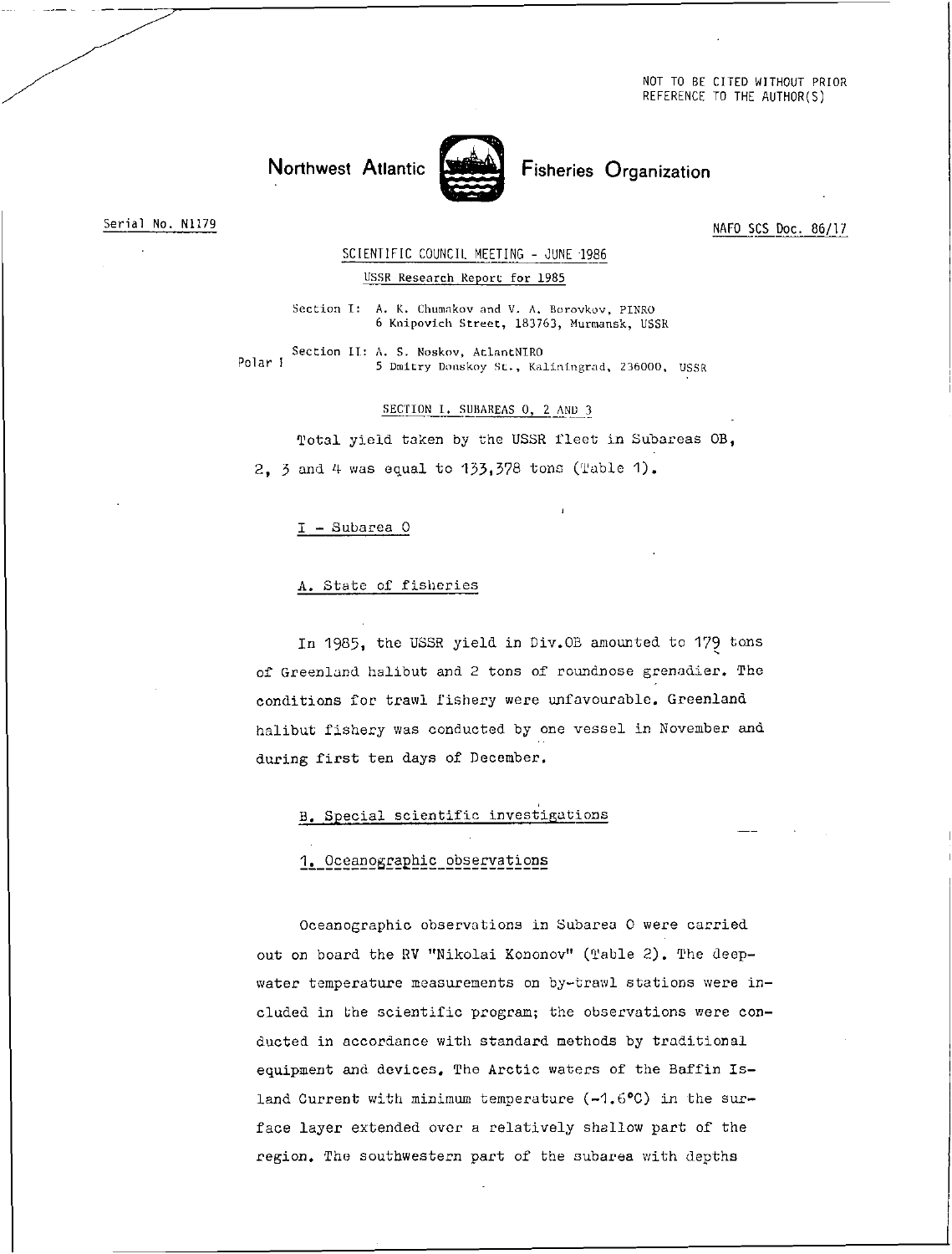over 500 m was predominantly occupied by transformed Atlantic waters with maximum temperature of 5.1°C in a 100 m depth. Typical dynamic perturbations of thermohaline structure became apparent in zone of interaction of waters of the types mentioned and the increased horizontal gradients of water features relative to background were observed; the most intensified temperature contrasts reached 5°C per 10 miles were registered in the layer with extremely expressed heat feature of the transformed Atlantic waters, i.e., in a 100 m layer.

Estimated data-limit did not allow to assess reliably the year-to-year variations and anomalies of oceanographic conditions; nevertheless, the analysis of the material available indicated that in the period since autumn 1984 to the end of 1985 a somewhat reduction of the Arctic waters area in the region considered took place, particularly expressed in reduction of the area of extension of the waters with negative temperature.

This fact can be considered as a signal to change of tendencies of oceanographic conditions variation and transfer to the stage of warming in "upper reaches" of the Labrador Current.

## 2. Investigations of stocks

Our assessments of Greenland halibut stocks were mainly based on the results of the surveys carried out regularly in Div.OB since 1979. In 1985, the survey was conducted by the RV "Nikolai Kononov" from 5 November to 3 December (Table 3). As in previous years, a standard trawl with smallmeshed insertion in the codend (10 mm mesh size) was used. The trawlings were made at random stations taking into account the stratification of the area and ground conditions. The vessel's speed while trawling was 3.5 knots, duration - one hour. The analysis of the data was conducted due to the standard methods.

 $- 2 -$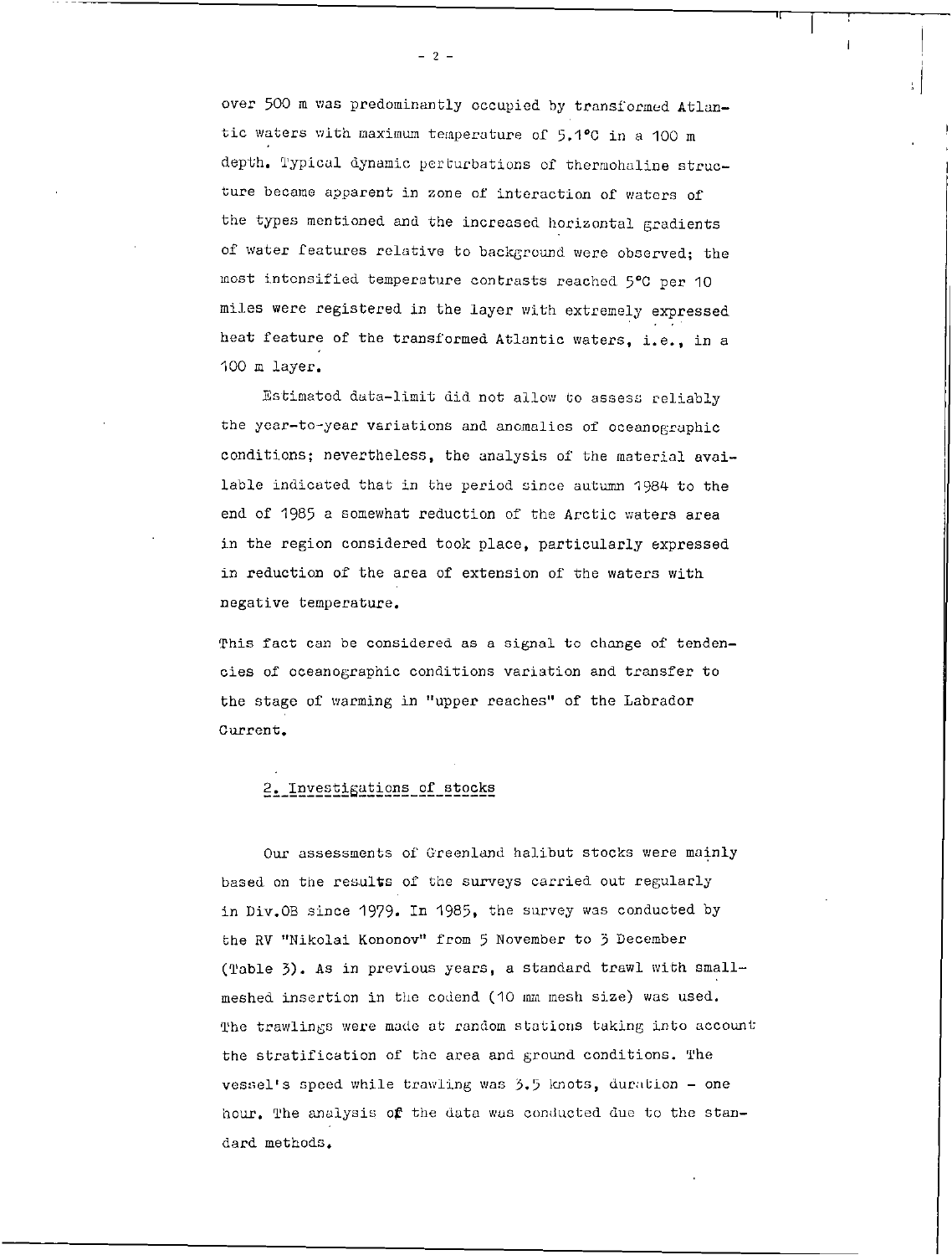In accordance with the survey data, Greenland halibut abundance on the continental slope constituted 85.4 mill. spec, or 114.5 thou t (Table 4), Greenland halibut in trawl catches occurred over the whole area of shelf and continental slope in depths from 200 to 1,400 m and deeper. The young halibut up to 30 cm long predominated in the catches taken on the shelf, as for the continental slope, the length was from 40 to 65 cm, mass  $-0.8-2.5$  kg.

In September 1984 and November 1985, Greenland halibut distributed more or less evenly on the continental slope, a slight increase of the catches was marked in depths of 700-1,000 m (Table 5). Those years, as. above mentioned, were characterized with more increased heat content of water masses and were the transitional ones from a series of cold years to the stage of warming up in the Northwest Atlantic.

In the years with decreased heat content of water masses (1980-1983) a considerable growth of Greenland halibut catches was registered in connection with the trawling depth increase. For instance, in November-December 1980 the halibut catches in the 900-1,100 m depths, on the average, were equal to 1.3 t per hour trawling, but in the same period of 1982 - 2.1 t per hour trawling.

The variability of relative indices of Greenland halibut abundance and biomass in different depths of the continental slope for the period investigated, to our opinion, appeared as a consequence of discrepancies of feeding and spawning migrations, behaviour features, caused by variations in thermal conditions of water masses,

Thus, the assumption, adopted earlier (ICNAF Summ., Doc.77/VI/15, Serial 5071), was confirmed that year-toyear variations in hydrological conditions essentially influenced upon the distribution and density of halibut concentrations, therefore even at the stability of fish stocks, the fishing productivity and yield could sharply changed.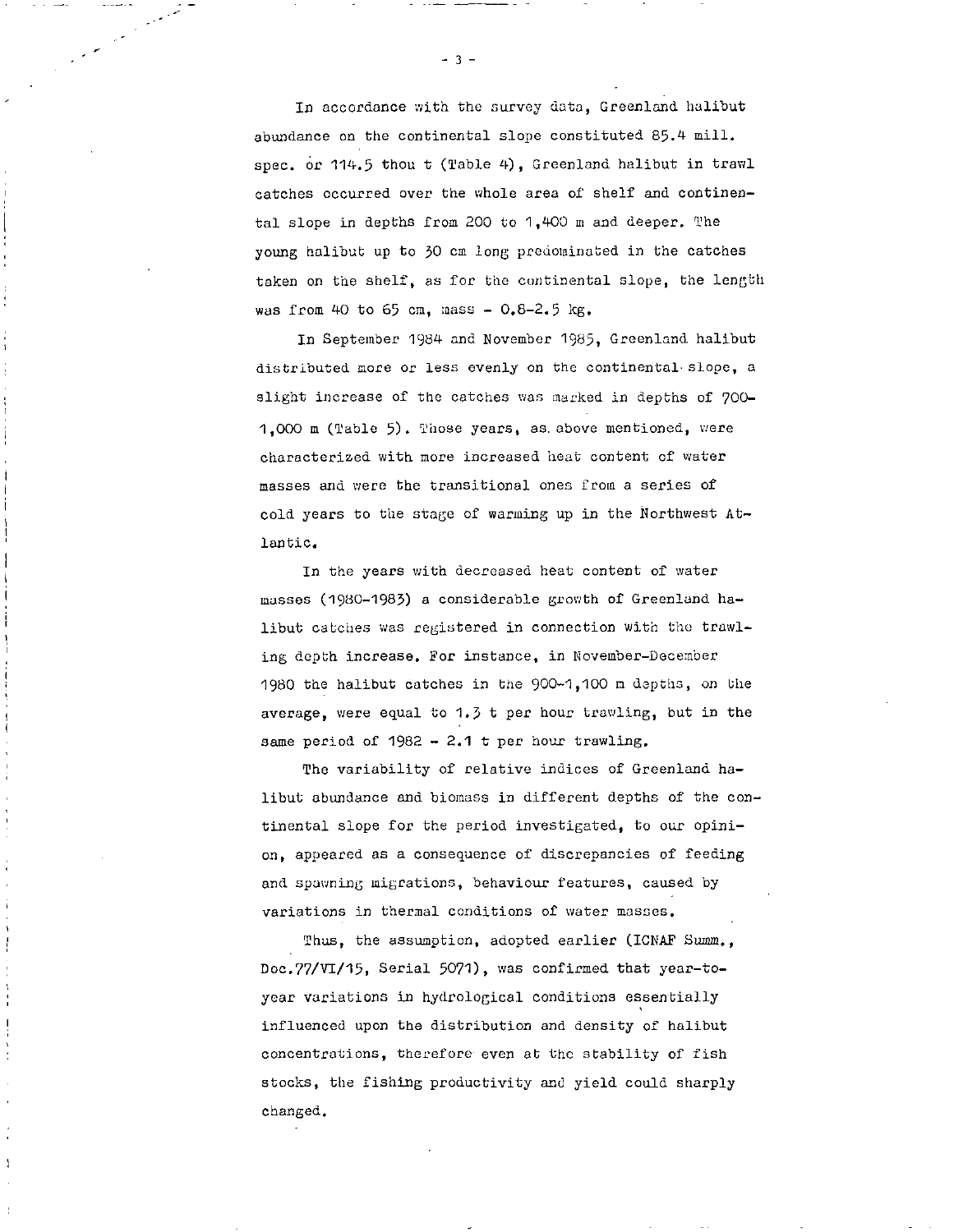It is known, that Greenland halibut in Div.OB constituteonly the part of great population inhabited in Northwest Atlantic, therefore it is necessary to assess the stocks state only at complete coverage of the whole area with survey. Halibut stocks in Subarea 0+1 are sufficiently high and are almost not touched with fishery. TAC can be not below 25 thou t.

## II - Subareas 2, 3

## A. State of fisheries

In 1985, the USSR commercial vessels conducted specialized fisheries on redfish and cod outside zone on the southern slopes of Grand Bank (Divs.3IN0) and in Flemish Cap Area ( $3M$ ); on redfish and capelin - in a 200-mile fishing zone of Canada, in Divs. 2J+3K, and also on grenadier - in Divs.of Subareas 2+3. The yield of other fish was dependent upon their by-catches during the specialized cod, redfish and grenadier fisheries.

Fishery conditions were in toto favourable for realization of national quotas.

#### B. Special scientific investigations

## 1. Oceanographic observations

Subarea 2. Oceanographic observations were conducted in the autumn-winter period during the trips of the RV "N.Kononov" and "Poisk" on 45 random stations of the section 8-A, crossing the Hamilton-Inlet Bank in the SW-NE directions. Thermohaline structure of waters on that section, given in Fig.1, by its main features was conditioned by predominance of cold and freshened waters of the Labrador Current over the Hamilton-Inlet Bank and the extension of relatively more warm and salt transformed Atlantic waters over the continen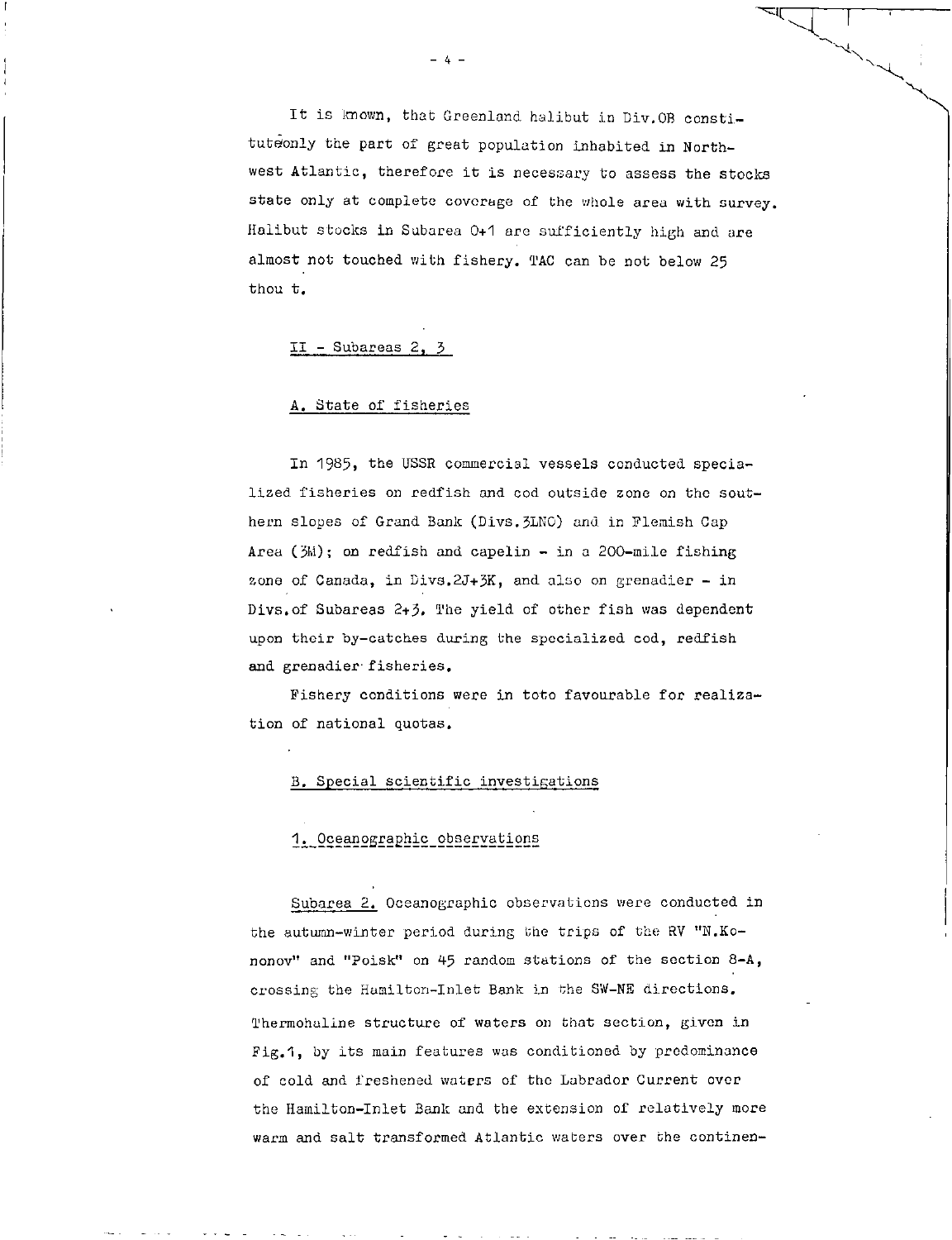tal slope and in adjacent deepwater area. Vertical structure of temperature and salinity had the typical features of seasonal modification: (a) availability of cold subsurface layer with the most distinct features over the shelf, (b) weakly expressed warm intermediate layer in the Atlantic waters extension area and (c) catahaline accented in frontal zone over the upper part of the continental slope. Intrusion of the cold waters in the 100-150 m layer (Fig.1), registered on station 9, was the vivid feature of frontal zone structure in early November 1985.

Long-term mean data from Borovkov's paper (1985) were used to estimate the anomalies of thermohaline structure of waters compared to the norm. As comparison of materials showed, in autumn 1985 heat and salts deficit characterized with negative temperature and salinity anomalies (Fig.1) was peculiar to predominant part of waters on the section. The dominant role of heat deficit can be judged also by temperature anomalies averaged by layers and sectors of section 8-A (Table 6).

The data, given in Table 6, are also indicative of essential waters' warming observed in the Hamilton-Inlet Bank ". area in the period between the observations in November 1984 and November 1985. This tendency expresses the break in longterm variations of thermohaline state of waters in the area considered, which during a set of recent years (1982-1984) were expressed in progressing growth of heat and salts deficit (Borovkov and Burmakin, 1985).

Subarea 3. The data on deepwater measurements, made on stations of standard sections by the RV "Bogusiav" (Table 2) in April-May, were mainly used for assessment of conditions.

The accent of the features typical for Arctic waters was the main peculiarity of thermohaline structure fixed in the periods of observations in the areas of the eastern slopes of the Grand Bank and over the Flemish Cap Bank. Due to the data, given in Table 7, the heat state level of the waters in those areas was everywhere below the norm and relative cooling, covering a considerable water stratum within the limits

- 5 --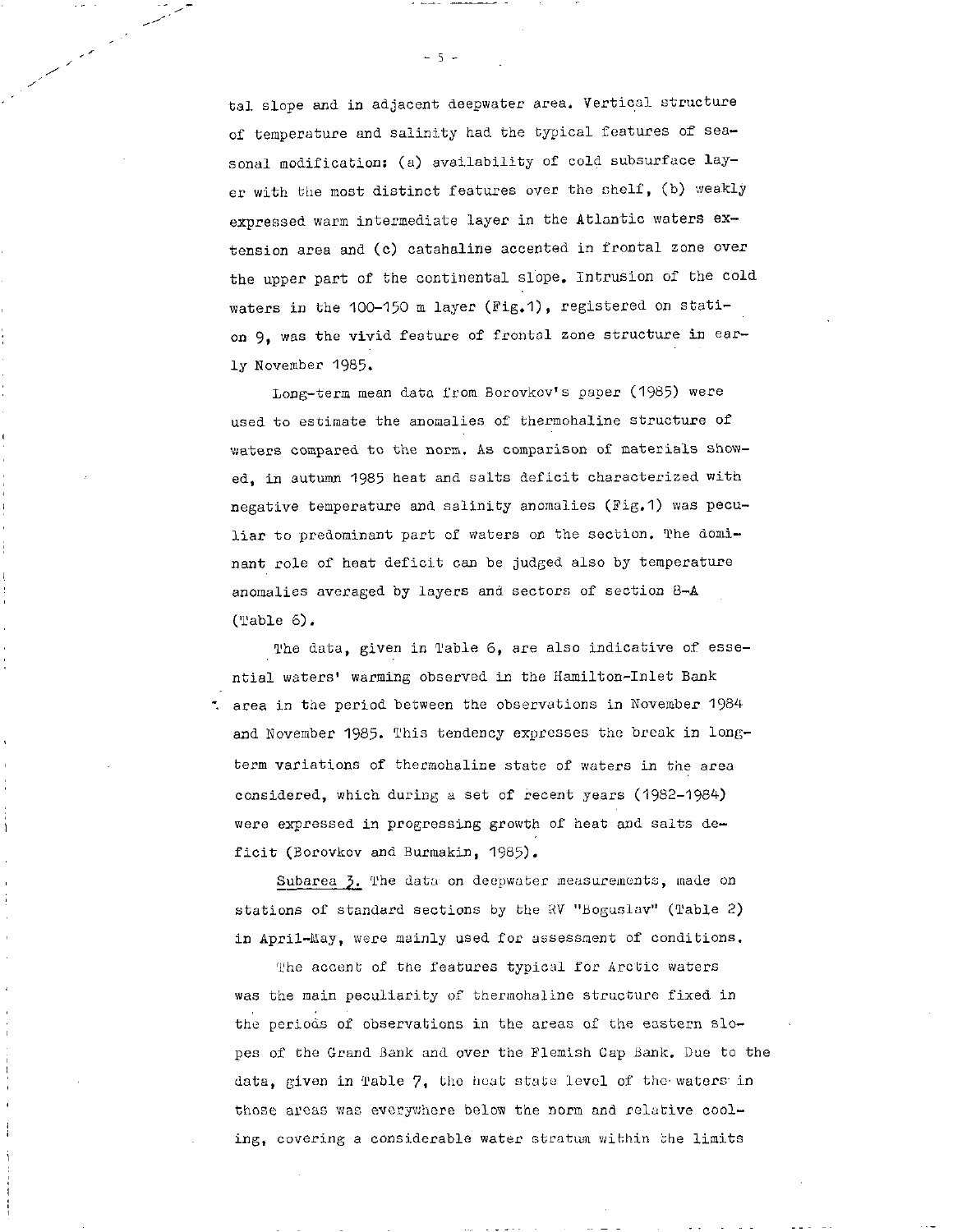of hundreds of meters, reached the value of -1.8°C in the upper 200 m layer and of -1.2°C in the intermediate 200-500 m layer. Contrary to that, the waters on the slopes of the SW Grand Bank (section SW Grand Banks) had the temperature corresponding to the norm (0-200 m layer) or significantly above it (200-500 m layer).

Thermohaline structure of the waters in zone of the greatest cooling is represented in details by schemes given in Fig.2. The analysis of these schemes showed that the cooling combined with salinity decrease; the waters' features in the upper 200-400 m layer were subjected to the greatest modification in this direction. Judging by occurrence of maximum negative temperature and *salinity* anomalies in the frontal zone in the Flemish Pass Channel and eastern part of the Flemish Cap Bank, it can be supposed that the transgression processes of the Labrador Current waters, connected, apparently with their advection intensification, participated in the formation of heat and salts deficit. Advection intensification of the Labrador Current waters in combination with their production increase under severe winter conditions explains not only the intensification of waters' features of this type, but also the increase of their mixture with transformed waters, formed during the interaction of the Labrador and North Atlantic Currents.

The comparison with the results of the previous researches (Borovkov and Burmakin',1985) shows, that thermohaline structure of the waters over the greater part of the region considered, was not subjected to essential changes relative to that observed in spring 1984, Only the areas of "tail" of the Grand Bank and Flemish Cap were the exception, where the evolution of thermohaline features of waters in the period from spring 1984 to spring 1985 had sharply expressed tendency to heat and salts content decrease,

To summarise the results of the analysis conducted, it can be concluded that in 1985 within the limits of the shelf and *continental slope of* NAFO Subareas 0, *2* and 3, the waters with heat and salts deficit, the "hearth" of which located in

- *<sup>6</sup>*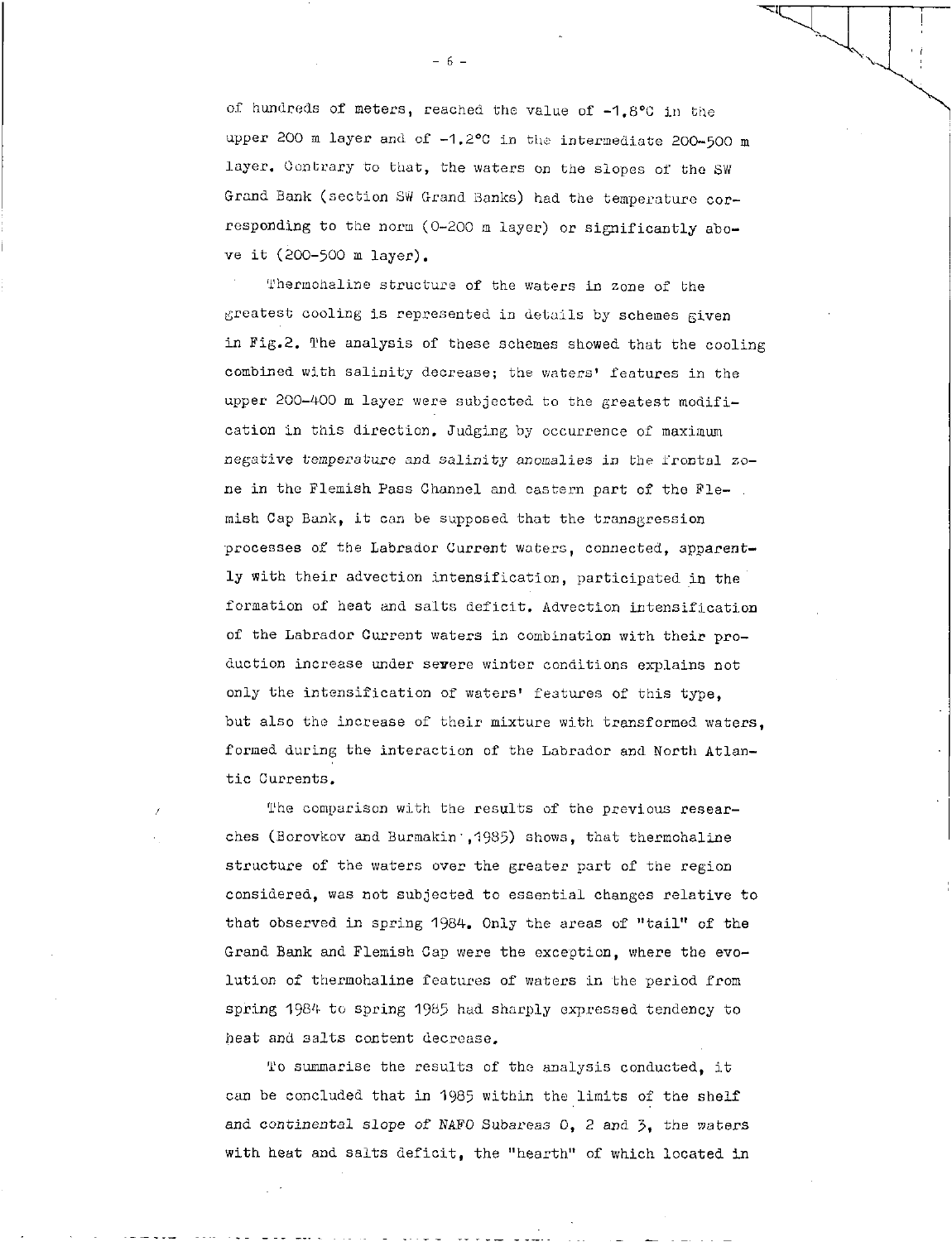spring over the eastern slopes of the Grand Bank and Flemish Cap, had been prevailed. Tendencies of variations in thermohaline conditions from 1984 to 1985 were not unequivocal in different areas and defined:

- relative warming and increase of water salinity in Subareas 0, 2 and in Div.30;

- conservation of substantial deficit of heat and salts in waters over the eastern slopes of the Grand Bank;

- sharp cooling and water salinity decrease in the areas of "tail" of the Grand Bank and over the Flemish Cap Bank.

## 2. Geostrophic circulation of waters

The estimates and charting of the sea surface dynamic topography were carried out to assess the qualitative features of horizontal circulation of waters in the surface layer. The estimates were made on the basis of the data of the detailed survey of the part of NAFO Subarea 3, which was conducted in the spring-summer season during the trips of the RV "Genichesk" and "Boguslav". The technology, analogous to that applied earlier (Borovkov and Kudlo, 1982), was used aimed at supplying with comparable analysis of the data obtained and the results of the previous investigations in estimates and charting.

The structure of waters circulation field over the Newfoundland banks and continental slope, illustrated in Fig.3, expresses a typical combination of the stream flow - the main branch of the Labrador Current and mesohigh dynamic perturbations of wave and eddy character. Eddies formations were the most developed over the shallow of the Grand Bank and Flemish Cap and they represented the systems of two adjacent anticyclonic hydrologic cycles (Fig.3), the usual isolated or twocenter anticyclon (Fig.4).

The scheme of waters movement in Fig.5 was mostly unusual similar to that situation given by the spring-summer 1984 survey data (Borovkov and Burmakin, 1985), that was evidently

 $-7 -$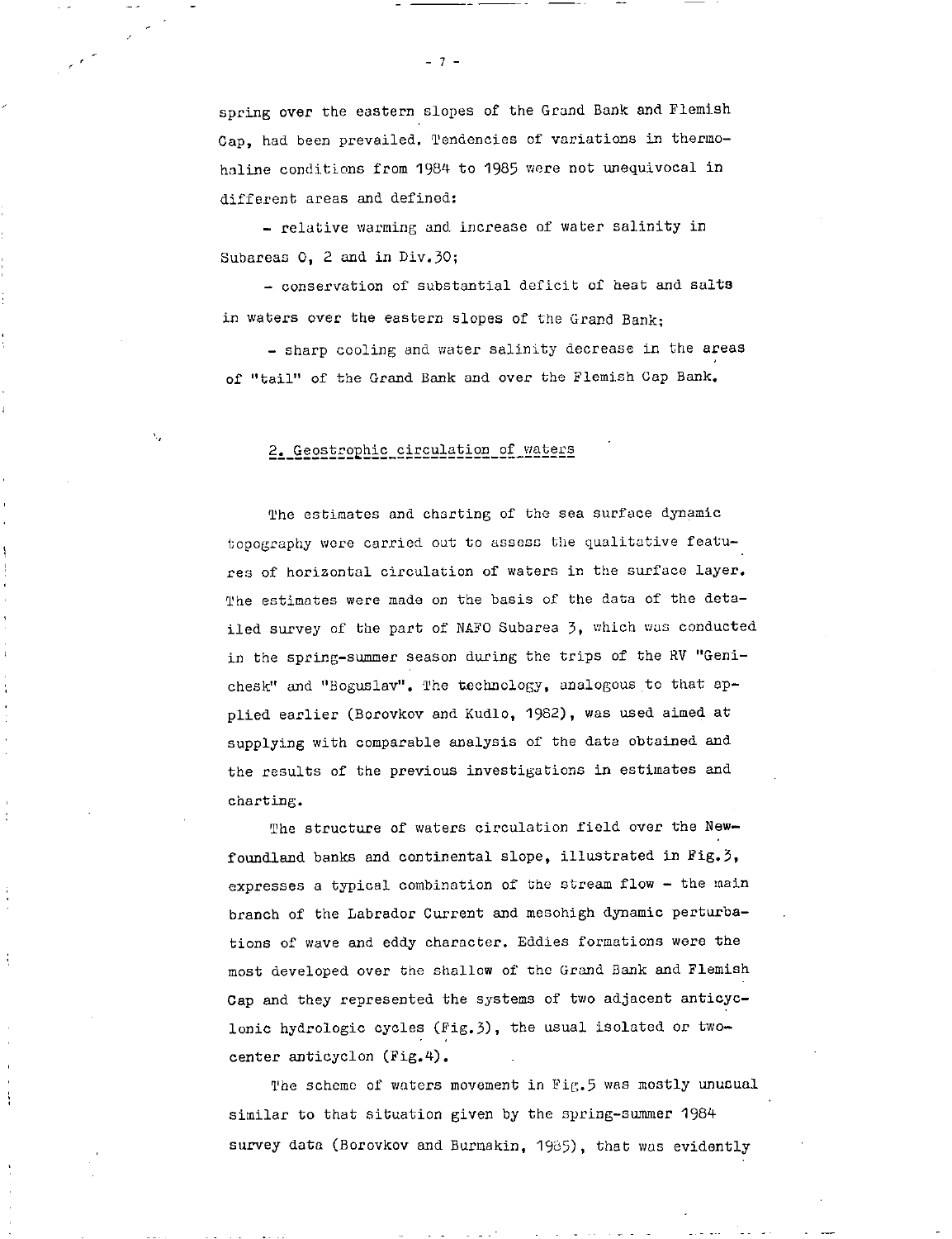indicative of circulation stability in the corresponding year's time interval. Probably the circulation stability to some extent defined the above mentioned lack of essential yearto-year variations in thermohaline state of waters over a substantial part of Subarea 3.

Kinematic situation in the Flemish Cap area concerning April 1985 (Fig. 3) had a specific feature, which was expressed in the exsistence of the branching of the Labrador Current, crossing the Flemish Pass Channel in the eastern direction and penetrating into the southwestern part of the bank. The unusual extension of the waters typical for the Labrador Current in that area and formation of significant anomalies of thermohaline structure were related with the circulation feature mentioned. It should be noted that in similar situation the character of the surface waters movement in the southwest of the bank, where the main cod spawning grounds observed, was rather unfavourable for survival of their new generation, because it could cause the mass irreversible loss of ichthyoplankton as a result of its outflow beyond the bank limits. The ichthyoplankton survey materials, submitted in Akhtarina's paper (this session), do not exclude such unfavourable effect anyhow.

#### 3. Stocks investigations

Roundnose grenadier  $(2GHJ, 3K)$ . The trawl survey conducted by PINRO in Divs.2GHJ and 3K in October-December 1985 showed that in the depths up to 1,300 m the grenadier concentrations were absent. Mass measurements of grenadier showed that the mean length of the fish in 1985 was lower than that of the previous years (Table 8). The total change of size composition of grenadier in the above regions in the recent years was accompanied with variation in ratio of small and large fishes in different depths. In 1985 the mean length of grenadier was 39.3 cm in the catches taken in the depths less than 800 m, and it was  $59.7$  cm - in the depths over 1,200 m, i.e. the large

ره اير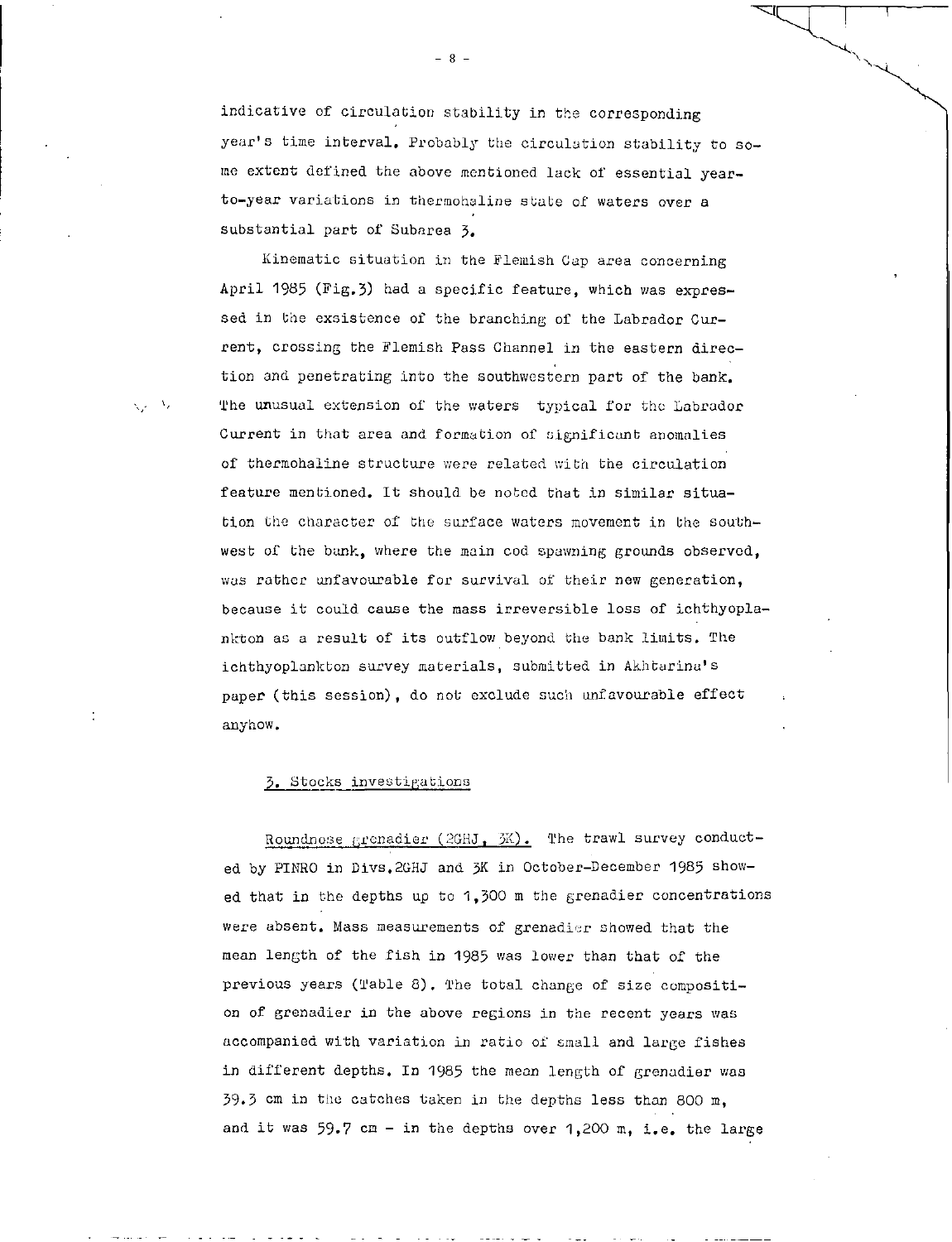fishes prevailed in the greatest depths of trawling (Table 9). A relative number of females was higher in the catches taken in depths over 1,200 m than that in smaller depths, In the years, prior to the cooling of the Northwest Atlantic waters, the grenadier fishery was mainly carried out in the depths up to 1,000 m. No variations in size composition of grenadier relative to trawling depths in the northern areas off the Canadian coast were registered.

The total yield of the roundnose grenadier in the Northwest Atlantic decreased since 1978 to 1983 from 26.5 to 3.6 thou t,

The USSR and DDR investigations showed that the re-distribution of the two main commercial deepwater species concentrations, Greenland halibut and roundnose grenadier, into the greater depths, caused by decrease of water masses heat content is considered to be one of the reasons of the grenadier yield reduction by all the NAFO Divisions, observed in 1978-1984. The great catches of Greenland halibut in these years were observed everywhere on the continental slope in the 700-1,200 m depths (Table 10).

The limitations on the halibut by-catch (up to 10%) also prevented from a specialized grenadier fishery development in the Northwest Atlantic.

Cod (3M). The trawl surveys conducted in 1983-1985 showed that the Flemish Cap cod stocks were at a low level.

In 1985, the specimens of the rich 1981 year class constituted the bulk of the catches,(they were close to the mean 1980 and 1982 year classes by abundance), and of not numerous 1983 and 1984 year classes. Biomass of the fish was close to the 1984 level and amounted to 28,1 thou t, and abundance decreased from 60.7 to 37.1 mill. spec. (Table 11). The cod at age of 3-5, 33-53 cm long dominated in the catches (Table 12).

In 1987, the cod at ago of 5-7, 45-65 cm long, 1-3 kg by mass will constitute the bulk of the catches. Taking into a account a poor recruitment to the stock with the 1983 and 1984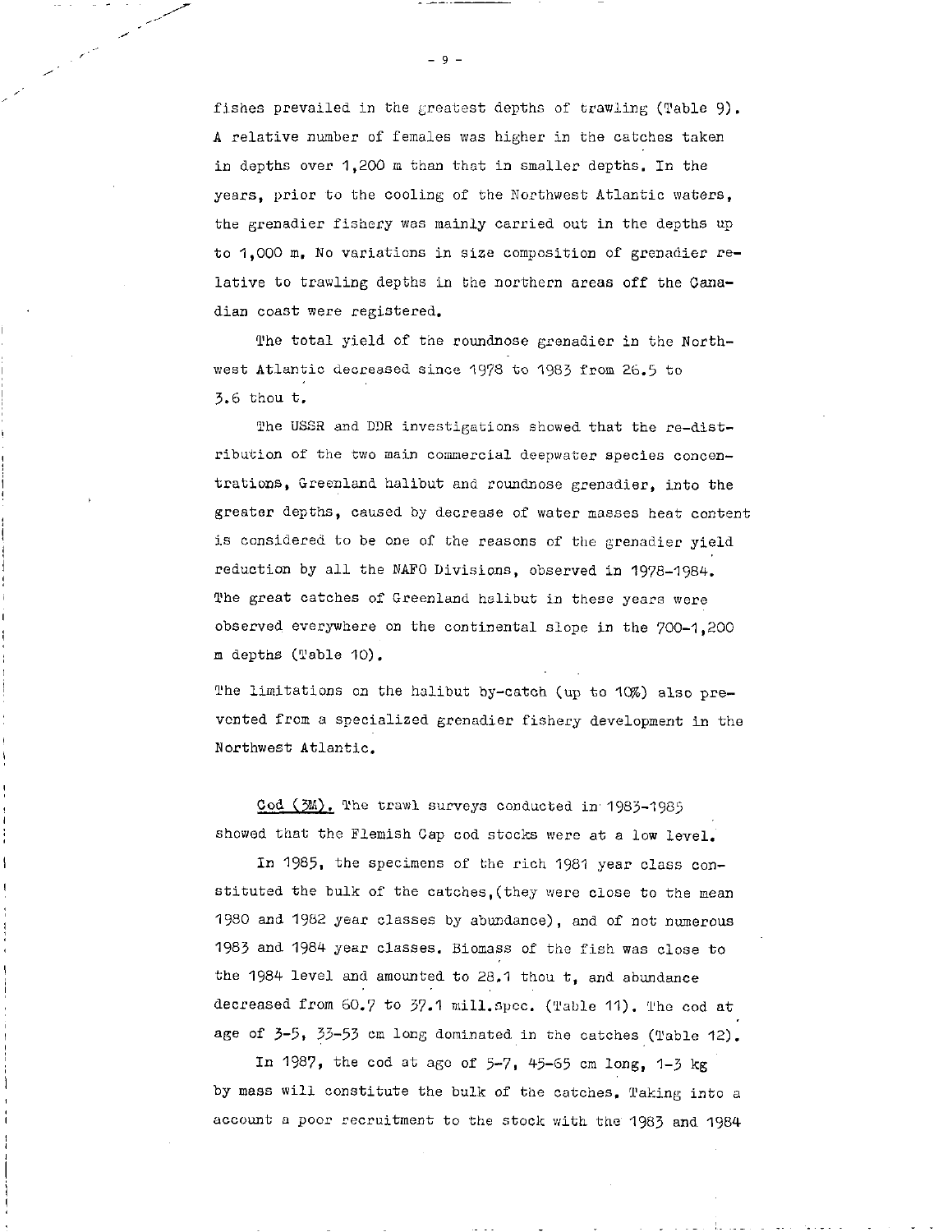year classes specimens, it is reasonable to conserve the existing level of fishery  $(TAC - 13$  thou t).

Cod (3LNO). The cod biomass on the Grand Bank, which was available for bottom trawl, was maintained on the 1984 level, but abundance increased from 563 to 703 mill.spec. (Table 11). The cod at age of 3-5 of the 1980-1982 year classes dominated in the catches, the abundance of the classes was assessed as to be above the mean level. The smallest specimens 27-37 cm long prevailed in Div.30, the cod 27-47 cm long constituted the bulk of the catches in Divs.3LN.

In 1987, the specimens at age of 4-7, 40-60 cm long, 0.5-2.5 kg by mass, of the abundant 1980-1983 year classes will dominate in the catches. The biomass of cod will gradually increase at the cost of the natural increment.

Taking into account a high abundance of the 1980-1982 year classes entering into the fishery, there are grounds for further increase of TAC for 1987.

The Labrador stock cod  $(2J+3K)$ . In 1985, the trawl survey on this stock assessment was conducted within the limited area of Div.3K, that was explained by complicated ice conditions, observed in the period surveyed. However, due to incomplete data, the Labrador cod biomass in the microdistrict of Div.3K was 2.7 times higher than that, on the average, over that **• area for period 1973-1985** and was equal to  $243.6$  thou t. The abundance of the fishes was on the level of 1984 - 286 mill.spec.

The fish of 53-53 cm long, at age of 3-6 of the abundant 1979-1982 year classes dominated in the catches (Table 12).

In 1987, the strong 1982-1980 year classes will form the Labrador cod stock. A further stock biomass growth is expected. The commercial. stuck will be evidently underoxploited.

Redfish Sebastes mentella (3M). Due to trawl surveys data, the indices of the abundance and biomass of the redfish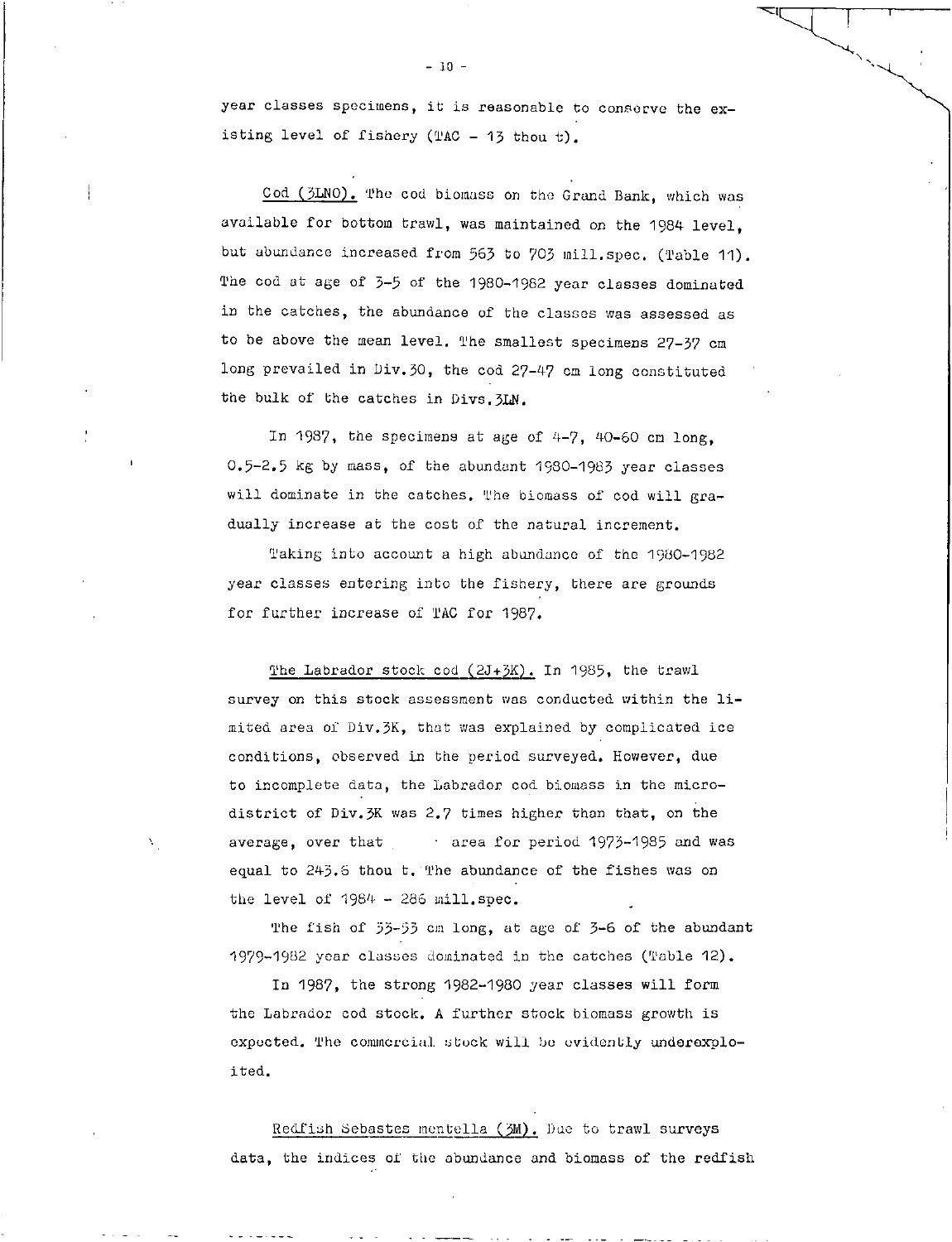in 1985 were 2-2.5 times below those of the previous years (Table 11, Fig.5). However, on the basis of the acoustic survey conducted by the RV "Poisk" in 1985, a considerable part of the stock (about 200 thou t) was observed in pelagic waters and not available to assessment with bottom trawls. The data on acoustic surveys and size-age composition indicate the essential recruitment to the commercial stock with the specimens 17-21 cm long at age of 4-5, of the abundant 1980-1981 year classes (Fig.5, Table 13).

It is expected, that in 1987, the redfish 19-24 cm long will constitute a considerable part of the commercial catches. The fishes 32-36 cm long, at age of 12-17 of the 1975-1970 year classes will be not numerous because their abundance, to a greater extent, is reduced by fisheries in the previous years. In connection with the fact, that in 1987 a small redfish will constitute the bulk of the commercial stock, the protective fishery level at  $F=0.1$  will be the most reasonable, TAC will be equal to 20 thou t (Table 14).

Redfish Sebastes mentella (3LNO, 3K). The data on size and age compositions in Divs. 3NO are indicative of an essential recruitment to the stock with the specimens 17-21 cm long of the abundant 1981-1980 year classes (Fig.6, Table 13). The abundance and biomass of the redfish on the Grand Bank (Dive.3LN0) were at the level of the previous year (Table 11).

By VPA assessment the commercial stock of redfish in Divs.3LN amounted to 250 thou t. Coefficients of natural mortality differentiated by ages were determined due to V.I. Tretyak's method (Efimov, Savateeva, Tretyak, 1986, NAPO, this session). TAC's estimates for 1987 at different levels of fishery are given in Table 15.

The redfish stock in Div.3K is maintained at a high level (Table 11). In 1987, the redfish 26-40 cm long will constitute the bulk of the catches. The commercial stock in this area is evidently underexploited.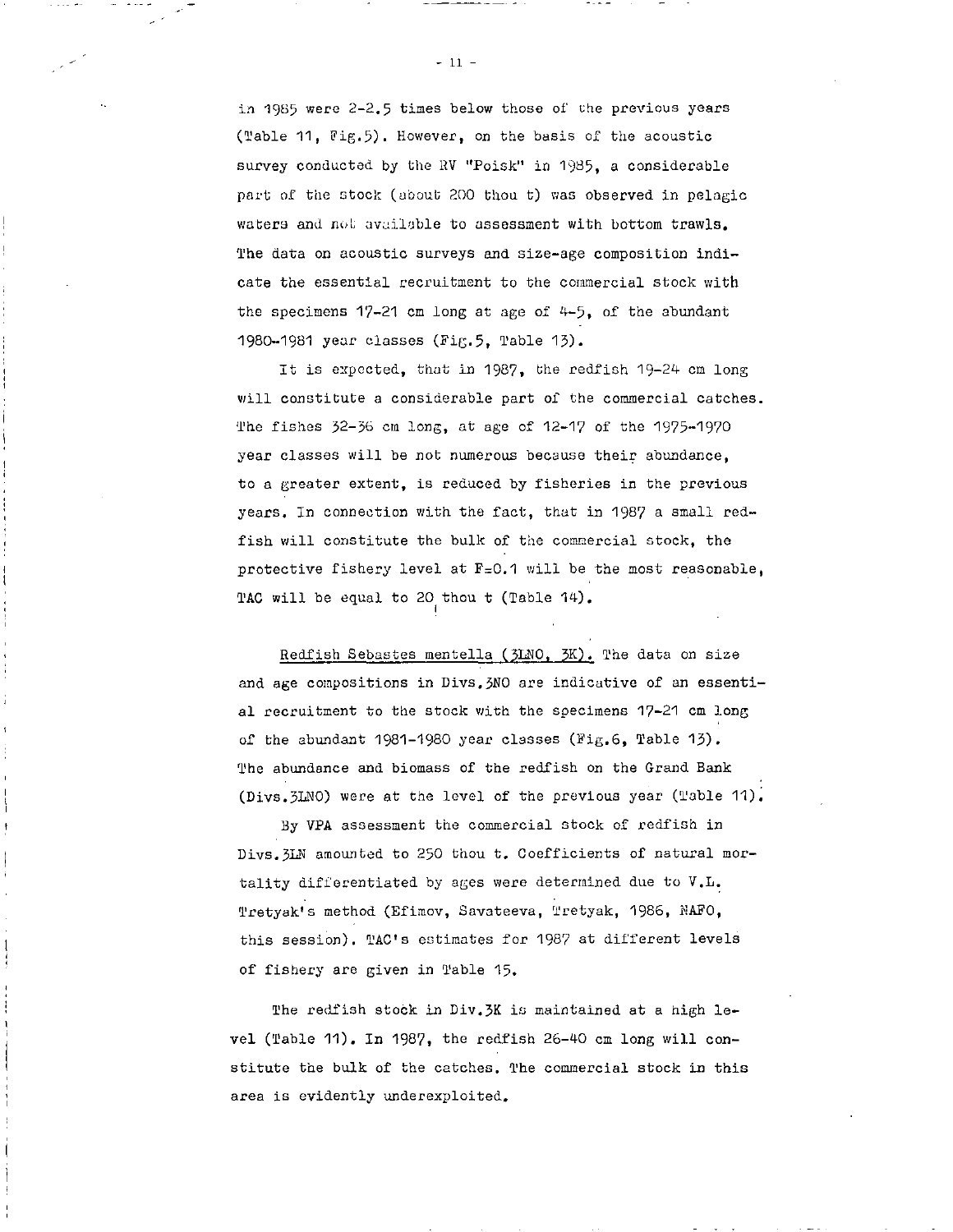Capelin ( $2J+2K$ ,  $3LNO$ ). According to the hydroacoustic survey data, conducted from 5 May to 13 June 1985, the total capelin abundance in Divs. 3LNO was equal to about 290 billions spec., and biomass  $-2.2$  mill.t.

The main capelin concentrations distributed in the northwestern areas of Div.3L and consisted chiefly of immature fish 8-13 cm long of the 1983 year class. The percentage of mature fish of the stock estimated was 13.4% by abundance and about 307 by biomass. The specimens 12-17 cm long of the 1982 and 1981 year classes dominated among the mature fishes.

The greatest quantity of mature fish was observed in the central and southern parts of Div.3L and also in Div.30 beyond the limits of a 200-mile fishing zone of Canada.

The autumn survey conducted from 21 October to 7 November 1985 in Divs.2J3K showed that capelin distributed over a wide area from 51 to 55°N and between 53°40' and 56°00'W. The densest concentrations distributed on the southwestern slope of the Hamilton Bank. The total abundance of the capelin observed in the area in the period surveyed was 103 billions spec. or about 1.5 mill.t. The 1983 year class constituted the bulk of the catches in the control trawlings.

The results of the surveys showed that in the nearest two years (1986 and 1987) the rich 1983 year class will constitutes the bulk of the commercial stock.

The estimates of the commercial stock and TAC for 1987 by VPA were made on the basis of the results of the surveys conducted in 1985 (Table 15). The strength of the 1984 year class is conventionally accepted at a minimum level - 50 billions spec.

In 1987, somewhat reduction of the stocks will be possible to take place (Table 15). This is related with the fact. that the abundant 1983 year class will be represented by its remainder at age of 4+, but the 1984 year class, preliminary assessed as the poor one, and also the 1935 year class, the abundance of which is not possible to be projected at present time, will constitute the bulk of the stock. At the level of F=0.15, TAC in 1987 can constitute not less than 100 thou t.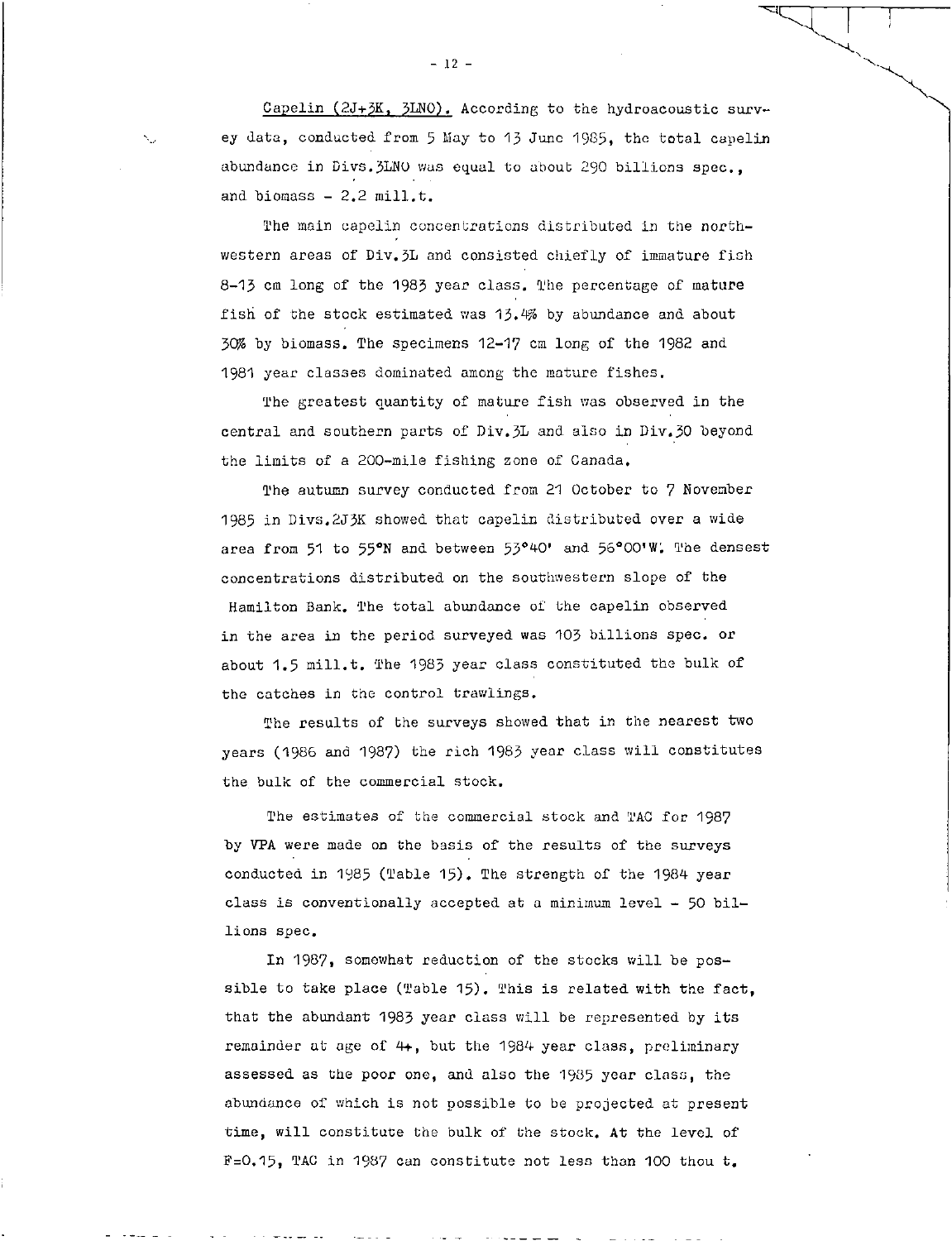| Species                            | NAFO Divs:       | 1984             | <b>I985</b>    |
|------------------------------------|------------------|------------------|----------------|
| C.<br>d<br>Ō.                      | 2 <sub>CH</sub>  | 9                |                |
|                                    | $2 + 3kL$        | 488              | 125            |
|                                    | <b>3NO</b>       | 3306             | 3968           |
|                                    | 31               | 9I0              | 1271           |
|                                    | 4VWX             | II0              | 21             |
| Haddock                            | 4VWX             | I70              | 275            |
|                                    | 3NO              | 48               | $\overline{c}$ |
| Redfish Sebastes mentella          | $2 + 3K$         | 3684             | 3689           |
|                                    | 3LN              | 9277             | 10885          |
|                                    | 30               | 7262             | 5905           |
|                                    | 3 <sub>M</sub>   | 15005            | 15703          |
|                                    | 4 VWX            | 22               | 111            |
| Roundnose grenadier                | $0 + I$          | 25               | $\overline{c}$ |
|                                    | $2 + 3$          | I47              | 1018           |
| American plaice                    | $2 + 3K$         | $\boldsymbol{z}$ | 7              |
|                                    | 3 <sub>M</sub>   | 7II              | 971            |
|                                    | 3LNO             | 360              | 81             |
|                                    | 4 VWX            | 65               |                |
| h<br>w<br>ì<br>t c                 | $2 + 3KL$        | I000             | 1006           |
|                                    | 3 <sub>N</sub>   | <b>I955</b>      | 1908           |
| Greenland halibut                  | $0 + I$          | I09              | 179            |
|                                    | $2 + 3KL$        | 440              | 149            |
| $e \t1$<br>i<br>n<br>c.<br>$a$ $p$ | $2J + 3K$        | I7366            | 16838          |
| Silver hake                        | 4 VWX            | 57423            | 56357          |
|                                    | 3 <sub>NO</sub>  | I89              | 170            |
| i t<br>h<br>$\mathbf e$<br>s.<br>a | 4 VWX            | 97               | 336            |
| Yellowtail flounder                | 3 <sub>LMO</sub> | −.               |                |
| erring<br>H                        | 4 VW             |                  | 58             |
| Mackerel                           | $3 + 4$          | 88I              | 913            |
| Argentine                          | 4 ywx            | 20I              | 125            |
| Squid Illex                        | $3 + 4$          | I9I              | 252            |
| Others                             |                  | 7374             | 11073          |
| 1<br>т<br>$\bullet$<br>t.<br>a     |                  | I28827           | 133378         |

Table 1 USSR catches in Subareas 0, 2, 3, 4 in 1984-1985<br>(tons)

 $\frac{1}{2}$ 

 $\overline{1}$ ł

 $\overline{1}$ 

 $\mathfrak{t}$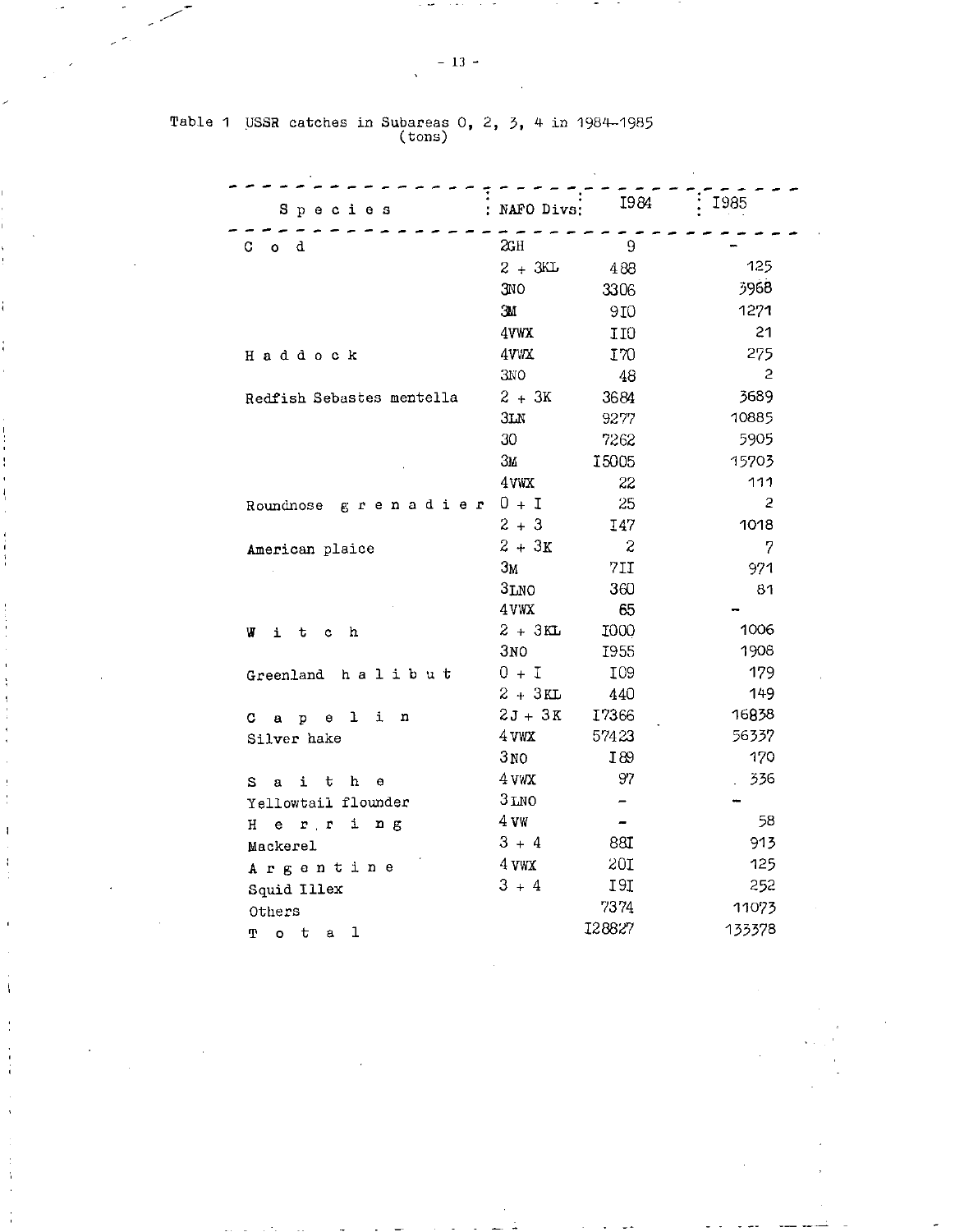Table 2 Oceanographic observations conducted by FINRO in NAFO Area in 1985

 $\langle$ 

Í

Ì

 $\mathbf{I}$ ーーーー  $5$ ottle Equi pment  $Bott1e$ **Bottle**  $\frac{1}{2}\frac{z}{z}$  $\overline{\mathbf{A}}$  $\frac{\pi}{\pi}$  $\frac{1}{z}$  $\frac{5}{4}$  $\frac{1}{z}$  $\frac{\pi}{2}$  $\frac{z}{z}$  $\frac{\pi}{\pi}$  $\frac{\pi}{2}$  $\frac{1}{\pi}$  $\frac{z_i}{z}$  $\frac{1}{2}$  $\overline{\mathbf{t}}$ **NEE**  $\ddot{a}$  $\begin{array}{ll} \begin{array}{ll} \text{vertex} & \text{Oef} \ \text{CFT} \ \text{CFT} & \text{CFT} \ \text{CFT} & \text{CFT} \ \text{CFT} & \text{st} \ \text{SFT} \ \text{SFT} \end{array} \end{array}$  $N$ um $\mathbf{I}$ **Ped**<br>Bed  $\bar{\mathbf{r}}$  $\mathbf{I}$  $\frac{1}{2}$  $45$  $\frac{8}{2}$ ន $\alpha$  ង ន  $317$ 8 ္သ 员  $\sqrt{2}$ 4  $\bar{\mathbf{t}}$ Paraţ  $\overline{\mathbf{I}}$ |<br>| ၁ ၁၀၀ ပ် က<br>| ၁ ၁ ၁ ၁ ၁  $T, 5$ ្ធ<br>ភូមិ<br>ភូមិ  $E, E$ រ<br>អ  $\ddot{=}$  $\mathbf{I}$ :Jan-:Apr- :Jul-:Oct- $\frac{1}{45}$  $\infty$  $E \overset{\circ}{\alpha}$ :Sep :Dec  $\mathbbm{S}$ ದ by seasons ೫  $\infty$ Mar Jum  $\frac{2}{10}$ 314  $\mathfrak{g}$ S  $\mathcal{S}$  $\mathbf{I}$ ⇔⊢  $\begin{array}{ll} \vdots_{\text{meters}} & \text{number} \ \vdots \\ \vdots_{\text{mets}} & \text{if} \ \vdots \\ \vdots \\ \vdots \\ \vdots \\ \vdots \\ \vdots \end{array}$  $\ddot{\cdot}$  $\mathbf{I}$ Number  $\pmb{\mathfrak{t}}$  $\pmb{\mathfrak{t}}$  $\overline{\mathbf{r}}$  $11480$ 10 m m  $\mathbf{I}$  $\overline{L}$  $\stackrel{\textstyle{4}}{\approx}$ ٣Ť  $\overline{\mathbf{I}}$ Para-: ٦ មិត្ត<br>ស្រួត<br>ស្រួត  $\frac{a}{H}$  $F \cdot S$  $\frac{3}{4}$  $T$ , 8  $\mathfrak x, \mathfrak S$ ţ Ù 24-27 Apr SW Grand Banks Coast Guard-4 Coast Guard-3 Coast Guard-4 O4-O6 May Coast Guard-3 t C9-I2 May Flemish Cap ١ Section ţ  $\frac{Caast}{Gaust}$  $4-4$  $7-1$  $\overline{\mathbf{r}}$  $\frac{1}{6}$  $\mathbf{I}$  $\pmb{\mathfrak{t}}$ ţ Arin 80-40 T5-I8 May  $30.4 \text{ps} - 30.4 \text{ps}$  $0.6 - \rho_{\rm oV}$  $20 \text{ } 42^{\circ}$  $\mathbf{I}$ 19. Apr 26 Nov Date  $\mathbf{I}$  $\bar{\mathbf{t}}$  $\pmb{\mathfrak{t}}$  $\mathbf{I}$  $\sqrt{2}$  $\sinh$ area  $\alpha$   $\alpha$   $\sigma$   $\sigma$ O  $\mapsto$  $\frac{1}{1}$  $\infty$  $\infty$  $\infty$  $\overline{\mathbf{A}}$  $\mathbf{I}$  $\mathbf{r}$ N.KONONOV, 33  $\mathbf{\Omega}$  $\mathbf{I}$  $N_{\star}$ KONONOV, 33<br>POISK, 54 N.KONONOV, 33  $\mathbf{I}$ N.KONONOV, 33 ¢ KOKSHAISK, 9  $\mathbf{p}_i$ アルトリー りく BOGUSLAV, 1 GENICHESK,  $\mathbf t$  $\ddot{\phantom{1}}$ POISK, 54  $\sigma$  $\pmb{\mathfrak{c}}$  $\sigma$  $\mathbf{L}_\mathbf{I}$  $\pmb{\mathsf{t}}$  $\ddot{\mathbf{O}}$  $\overline{1}$  $\mathbf{I}$ ь  $\pmb{\mathsf{S}}$  $\overline{\mathbf{r}}$ 

 $-14 -$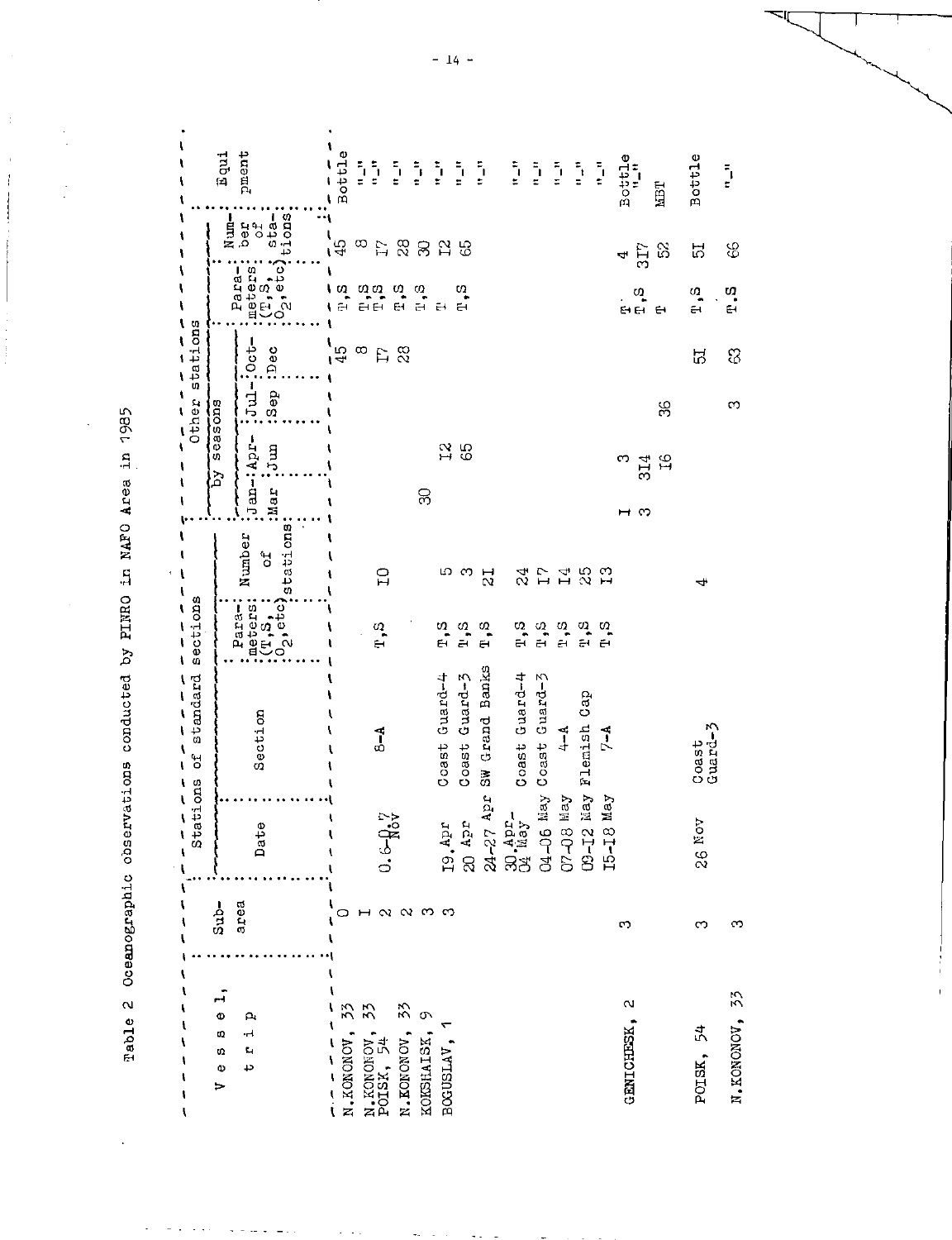| Subarea |              |                |         | : Division(s): Month(s) : Survey type Survey char No. of trawlings |     |  |
|---------|--------------|----------------|---------|--------------------------------------------------------------------|-----|--|
| 3       | LNO          | $5 - 6$        | O       | Trawl-acoust.                                                      | 53  |  |
| 3       | M            | $3 - 4$        | s       | Trawl                                                              | I26 |  |
|         | N            | 5              | S       | $\mathbf{H}$ of $\mathbf{H}$                                       | 85  |  |
|         | L            | $5 - 6$        | S       | $\mathbf{u}$ or                                                    | I02 |  |
|         | $\mathbf{O}$ | $5 - 6$        | S       | $H$ $_H$ tt                                                        | 79  |  |
|         | K            | 6              | S       | $H_+H$                                                             | 55  |  |
| $2 + 3$ | $J+K$        | 10-11          | $\circ$ | Trawl-acoust.                                                      | 22  |  |
| 3       | M            | $5 - 6$        | O       | Ichthyoplank.                                                      | 42  |  |
| 0       | В            | $II-I2$        | S       | Trawl                                                              | 78  |  |
| 2       | $G+H$        | I <sub>2</sub> | S       | $H \cup H$                                                         | 43  |  |
|         |              |                |         |                                                                    |     |  |
| 3       | <b>LNO</b>   | IJ             | O       | $\mathbf{u}$ or                                                    | 34  |  |

# Table 3 Biological surveys carried out by PINRO vessels<br>in NAFO Area in 1985

 $\mathbb{R}$  / 0 - other surveys

 $3$  - stratified surveys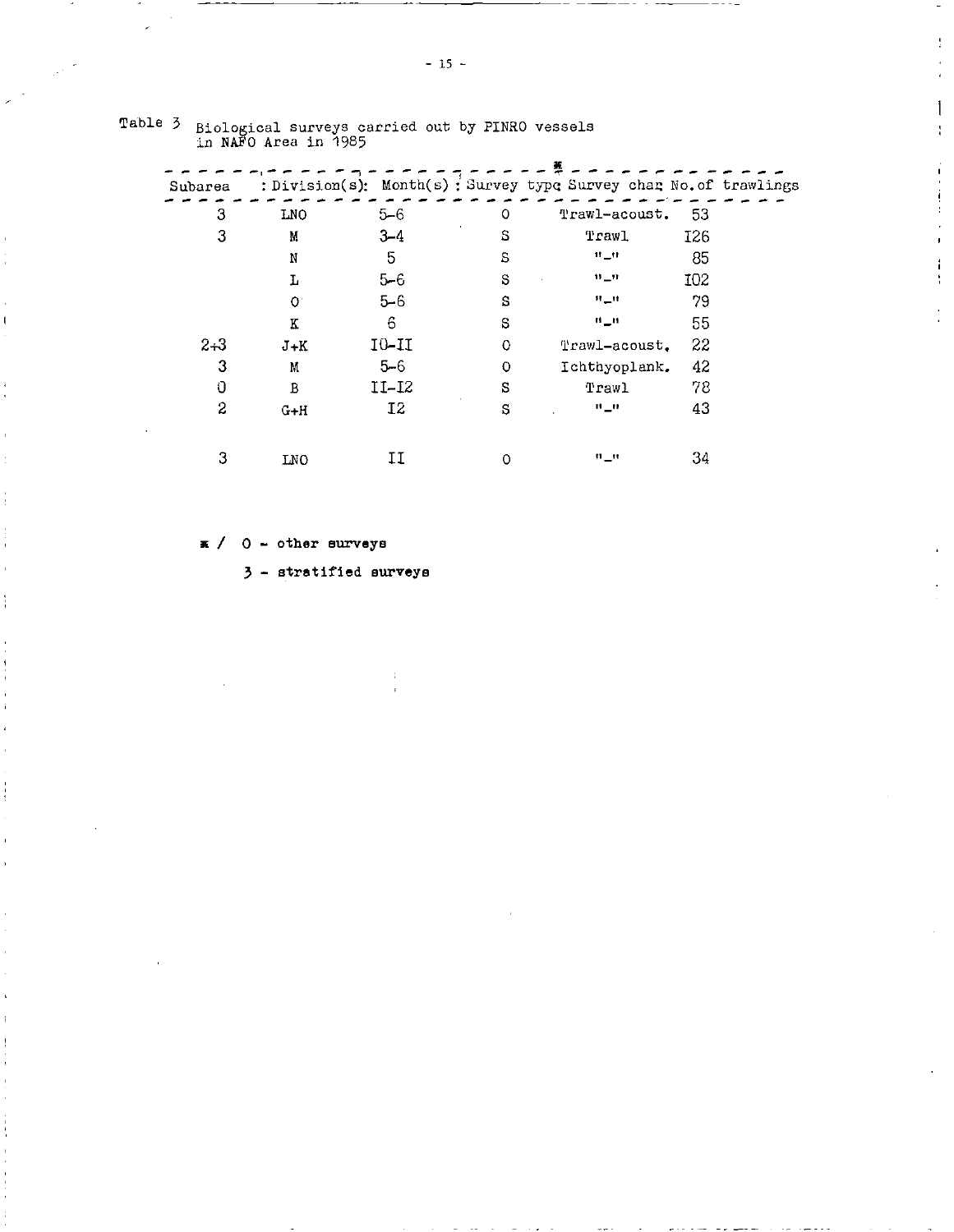| Year,<br>month         | Investiga-<br>ted area,<br>sq.miles | Number of<br>trawlings | Abundance,<br>mill.spec.                   | Biomass.<br>thou t |  |
|------------------------|-------------------------------------|------------------------|--------------------------------------------|--------------------|--|
|                        |                                     |                        | Div. OB (continental slope)                |                    |  |
| 1980,<br>Dec           | 8253                                | 35                     | 99,I                                       | 156,5              |  |
| Į98I,<br>Dec           | 4193                                | IJ                     | 39,2                                       | 56,2               |  |
| 1982,                  | 8653                                | 5I                     | II4,4                                      | 207,9              |  |
| 1983,                  | I2593                               | 7I                     | I27,8                                      | I68,4              |  |
| 1984,                  | 7733                                | 32                     | 76,4                                       | 126,7              |  |
| 1984.<br>Nov-Dec       | 9104                                | 21                     | 24,2                                       | 2I,0               |  |
| 1985.<br>Nov-Dec       | 9104                                | 49                     | 85,4                                       | II4,5              |  |
|                        |                                     |                        | Div. 2GH (continental slope)               |                    |  |
| <b>I983</b><br>Nov-Dec | 4II6                                | 54                     | 125,3                                      | 225.8              |  |
| 1984,<br>Dec           | 5910                                | 52                     | 65,7                                       | 85,5               |  |
| 1985,<br>Dec           | 4659                                | 34                     | 17,3<br>Div. 3K (shelf, continental slope) | I6,7               |  |
| I981,<br>Jan           | 9479                                | 34                     | 57, I                                      | 62,3               |  |
| I981,<br>Jul           | 20755                               | 48                     | IIO,2                                      | 62,5               |  |
| 1982,<br>Jul           | 23030                               | 53                     | I54,9                                      | 98,4               |  |
| 1983,<br>Jan           | 199954                              | 67                     | 120,2                                      | 96,7               |  |
| 1983,<br>Jul           | 27926                               | 94                     | 587,8                                      | 122,6              |  |
| 1984,                  | 3II85                               | 113                    | 288,6                                      | 216.7              |  |
| I985,<br>Jun           | 13012                               | 53                     | I27.1                                      | 72,9               |  |

## Table 4 Greenland halibut abundance and biomass assessment in NAFO Area in 1980-1985 by trawl surveys data

 $\cdot$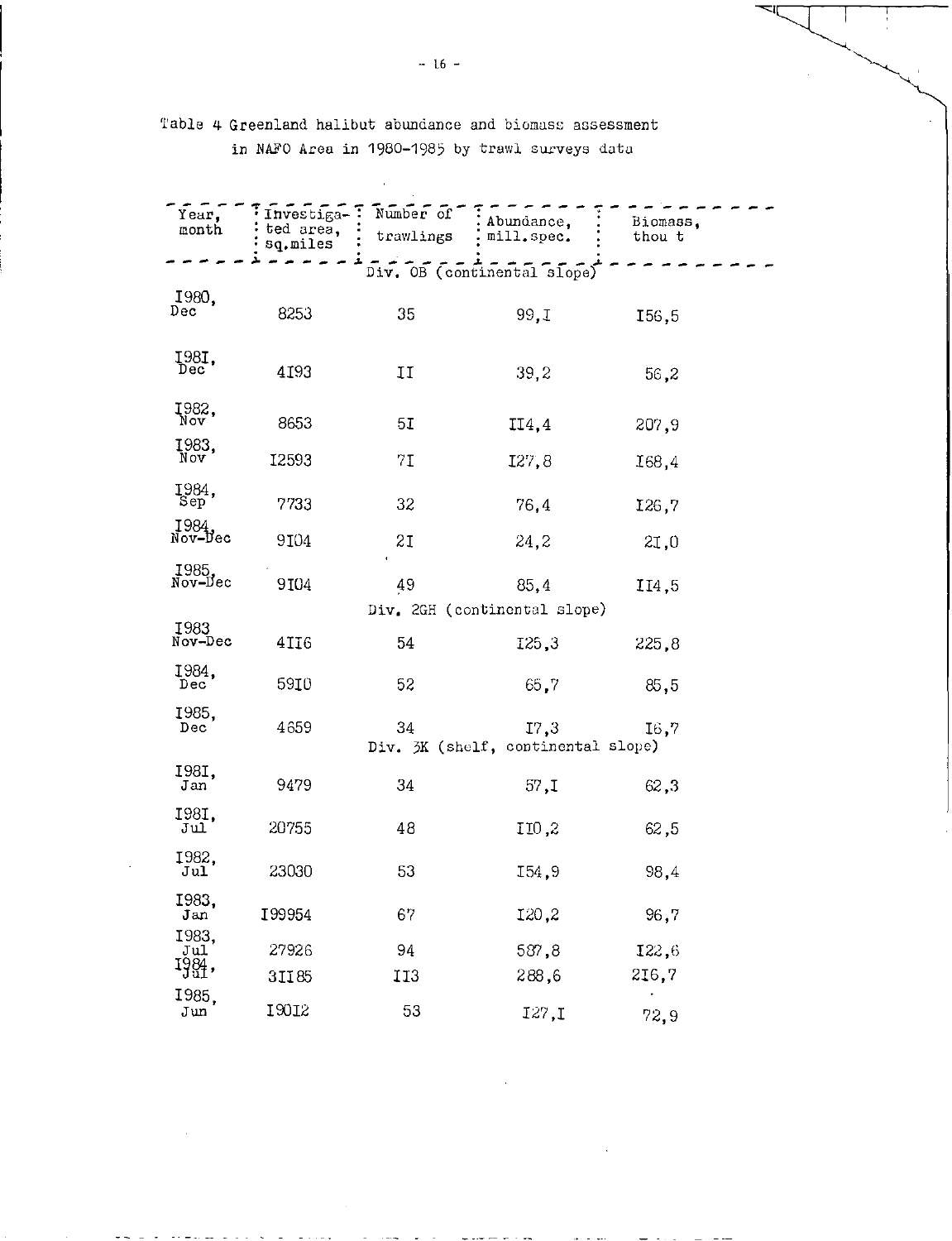greenland halibut catches from different depths over the continental<br>slope in Div. OB in 1979-1985, kg per trawling hour (in brackets -<br>number of trawlings)

Table 5

 $\frac{1}{\sigma_{\rm{eff}}^2}$ 

 $\ddot{\phantom{a}}$ 

J 

 $\begin{array}{c} \begin{array}{c} 1 \\ 1 \end{array} \\ \begin{array}{c} 1 \\ 1 \end{array} \\ \begin{array}{c} 1 \\ 1 \end{array} \\ \begin{array}{c} 1 \\ 1 \end{array} \\ \begin{array}{c} 1 \\ 1 \end{array} \\ \begin{array}{c} 1 \\ 1 \end{array} \\ \end{array}$ 

 $\mathbf{i}$ 

 $\frac{1}{4}$ 

|                                                                                         | ししし いしん                                                           | ١                             |                                                                                                                                                                                                       |                                |                                                                                                                                                                                                                                                                                                                                                                                                                          |                        |                                                          |             |                        |
|-----------------------------------------------------------------------------------------|-------------------------------------------------------------------|-------------------------------|-------------------------------------------------------------------------------------------------------------------------------------------------------------------------------------------------------|--------------------------------|--------------------------------------------------------------------------------------------------------------------------------------------------------------------------------------------------------------------------------------------------------------------------------------------------------------------------------------------------------------------------------------------------------------------------|------------------------|----------------------------------------------------------|-------------|------------------------|
| Depth,                                                                                  | sq.miles<br>Area,                                                 | 1979<br>Now<br>$rac{56}{6}$   | - - - -<br>1980<br>Nov-Dec                                                                                                                                                                            | $\sigma$<br>1981<br>Dec        | 1982<br>Nov                                                                                                                                                                                                                                                                                                                                                                                                              | $\frac{1081}{1000}$    | 1980<br>1980<br>1980                                     | 1984        | Nov-Dec<br>1985        |
| $501 - 600$                                                                             | ţ<br>ţ<br>88                                                      | $\widehat{\Xi}$<br>455(       | $\begin{array}{c} \begin{array}{c} \bullet \, \zeta \, \zeta \, \zeta \\ \hline 45 \, (4) \\ 71 \, (4) \\ 130 \, (2) \\ 130 \, (3) \\ 918 \, (4) \\ 131 \, (5) \\ 131 \, (6) \end{array} \end{array}$ | $\overline{130(1)}$            | $\begin{bmatrix} 7 \ \text{F} \ \text{R} \ \text{F} \ \text{H} \ \text{H} \ \text{H} \ \text{H} \ \text{H} \ \text{H} \ \text{H} \ \text{H} \ \text{H} \ \text{H} \ \text{H} \ \text{H} \ \text{H} \ \text{H} \ \text{H} \ \text{H} \ \text{H} \ \text{H} \ \text{H} \ \text{H} \ \text{H} \ \text{H} \ \text{H} \ \text{H} \ \text{H} \ \text{H} \ \text{H} \ \text{H} \ \text{H} \ \text{H} \ \text{H} \ \text{H} \ \$ |                        |                                                          |             | IOI(2)                 |
|                                                                                         | $\begin{array}{l} 1500 \\ 1540 \\ 2880 \\ 511 \\ 332 \end{array}$ | <u>គ្គ គ្</u> ន<br><b>PSS</b> |                                                                                                                                                                                                       |                                |                                                                                                                                                                                                                                                                                                                                                                                                                          |                        | $317(5)$<br>$635(9)$<br>$490(7)$<br>$369(3)$<br>$280(5)$ |             | 292(3)<br>277(7)       |
|                                                                                         |                                                                   | 482(                          |                                                                                                                                                                                                       |                                |                                                                                                                                                                                                                                                                                                                                                                                                                          |                        |                                                          |             |                        |
|                                                                                         |                                                                   | ဆ<br>488(                     |                                                                                                                                                                                                       | $220(3)$<br>$618(6)$<br>76I(3) |                                                                                                                                                                                                                                                                                                                                                                                                                          |                        |                                                          |             | $466(15)$<br>$497(11)$ |
|                                                                                         |                                                                   | $\widehat{\Omega}$ ରି<br>398  |                                                                                                                                                                                                       |                                |                                                                                                                                                                                                                                                                                                                                                                                                                          | 615(12)                |                                                          |             |                        |
| $\begin{array}{l} 601-700 \\ 701-800 \\ 601-300 \\ 901-1000 \\ 901-1000 \\ \end{array}$ |                                                                   | 455(                          |                                                                                                                                                                                                       |                                |                                                                                                                                                                                                                                                                                                                                                                                                                          |                        |                                                          |             | 224(4)                 |
| 1101-1200                                                                               | $\frac{8}{3}$                                                     |                               |                                                                                                                                                                                                       |                                |                                                                                                                                                                                                                                                                                                                                                                                                                          | $365(8)$<br>$I482(II)$ | LO9(3)                                                   |             | 215(3)                 |
| 201-1300                                                                                | 451                                                               |                               |                                                                                                                                                                                                       |                                |                                                                                                                                                                                                                                                                                                                                                                                                                          | 1024(5)                |                                                          |             | 212(4)                 |
|                                                                                         |                                                                   |                               |                                                                                                                                                                                                       |                                |                                                                                                                                                                                                                                                                                                                                                                                                                          |                        |                                                          |             |                        |
| Biomass index<br>501-1300                                                               | <b>POIG</b>                                                       | .<br>ເກີ<br>478(<br>477       | 16)886<br>8g                                                                                                                                                                                          | 522(13)<br>316                 | IIOI (51)<br>826                                                                                                                                                                                                                                                                                                                                                                                                         | 715(63)<br>518         | (32)<br>436                                              | 88(21)<br>8 | 360(49)<br>330         |
| % of area surveyed                                                                      |                                                                   | Э,                            | 90,7                                                                                                                                                                                                  | 56,2                           | ು.<br>೧                                                                                                                                                                                                                                                                                                                                                                                                                  | 8                      | a, 7                                                     | 8           | 50 <sub>1</sub>        |

 $-17-$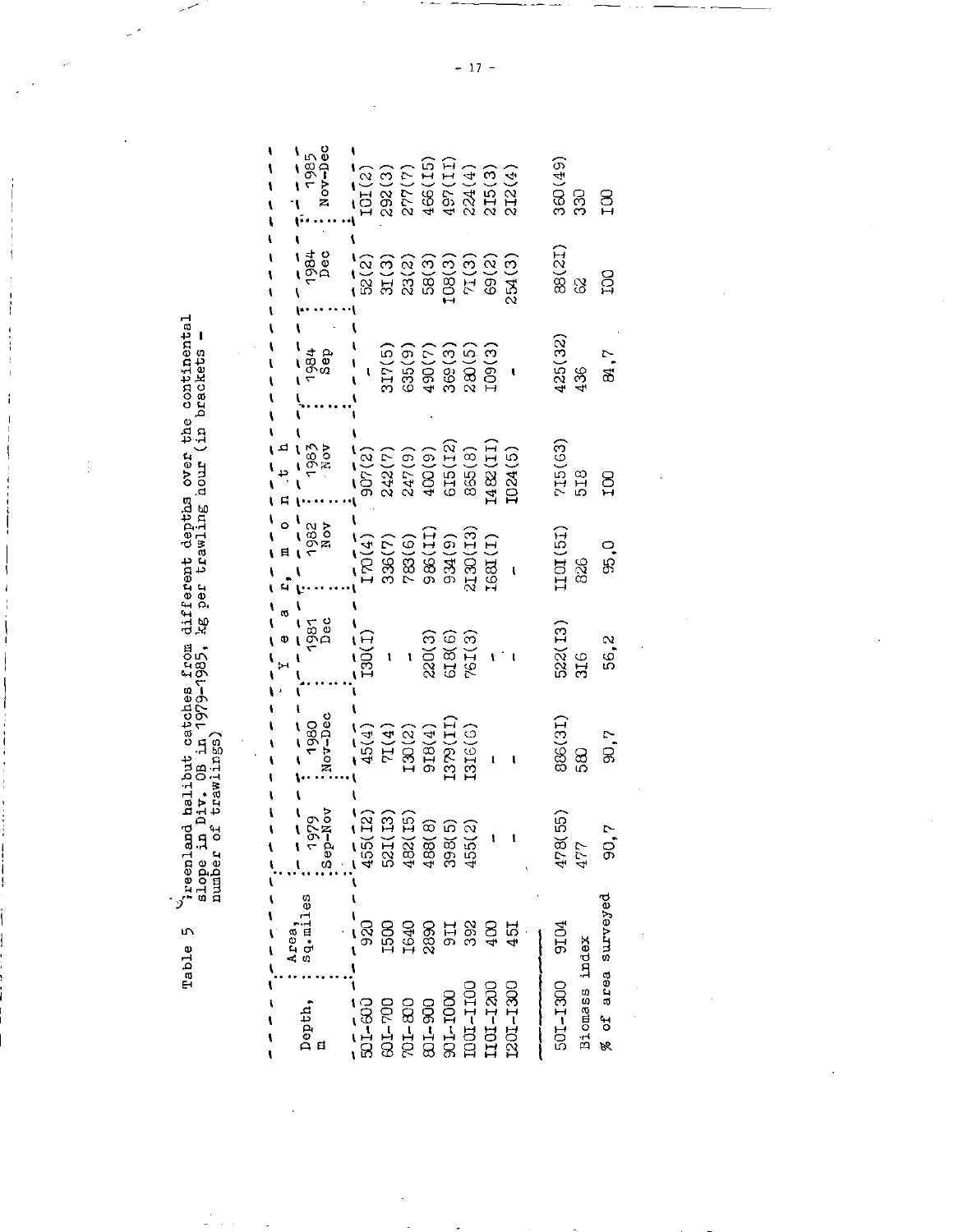Table 6 Water temperature anomalies ( °C) on oceanographic

section 8-A in November 1985

 $\overline{\phantom{a}}$ 

| Parts of            |            |                     |                    | $\mathbb{L}$ a $\mathbb{V}$ e $\mathbb{R}$ , $\mathbb{\bar{m}}$ |                    |                     |
|---------------------|------------|---------------------|--------------------|-----------------------------------------------------------------|--------------------|---------------------|
| section 8-A         |            | Year                | $: 0 - 50$         | $\div 50 - 200$                                                 | $0 - 200$          | $:200 - 500$        |
| A<br>(stations 3-5) |            | I984<br>I985        | $-1,75$<br>$-0,39$ | $-0.9I$<br>$-0,65$                                              | $-1.18$<br>$-0,59$ |                     |
| В<br>(stations      | $6 - 9$    | I984<br>I985        | -I.46<br>$-0,45$   | $-1,09$<br>$-0,13$                                              | $-1,20$<br>$-0,22$ | $-1, 34$<br>$-0,14$ |
| C<br>(stations      | $10 - 12)$ | 1984<br><b>I985</b> | -2.I6<br>0,00      | $-1,35$<br>0.07                                                 | -1,58<br>0.03      | $-0,22$<br>$-0,08$  |
| ABC<br>stations     | $3 - I2$   | I984<br>I985        | $-1,67$<br>$-0.33$ | $-0, 94$<br>$-0,15$                                             | $-I,I3$<br>$-0,16$ |                     |

Note: anomalies are estimated relative to the norms for period  $1964 - 1985.$ 

Table 7 Water temperature anomalies ( °C) on standard oceanographic sections in NAFO Sabarea 3 in 1985

| Section.<br>$\cdot$<br>(sector) | 0-200 m layer |        |        | 200-500 m layer |
|---------------------------------|---------------|--------|--------|-----------------|
|                                 | Apr           | Way    | Apr    | Мау             |
| 7Α                              |               | $-0.9$ |        | $-0,5$          |
| Flemish Cap ( G)                |               | $-1.8$ |        | $-0.4$          |
| 4А                              |               | $-1,7$ |        | $-0,4$          |
| $CG-3$                          |               | -I.O   |        | $-0.5$          |
| $CG-4$                          | -I.6          | $-0.2$ | $-1,2$ | $-0.6$          |
| SW Grand Bank                   | 0.0           |        | 2,2    |                 |

Note: water temperature norms are adopted from Burmakin's paper (Burmakin, 1972, 1976)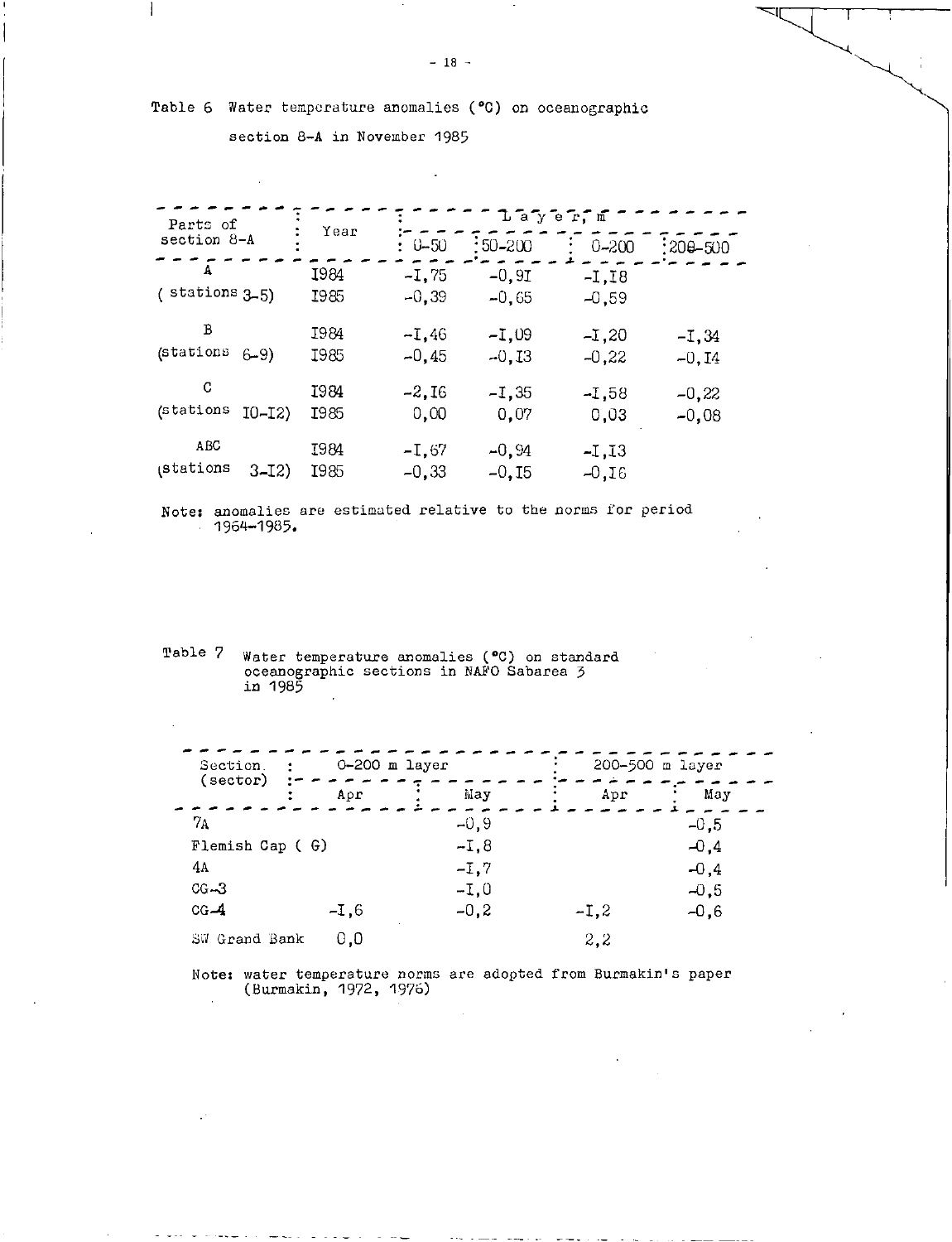Table 8 Mean length of roundnose grenadier in catches taken with bottom fitawl in Subareas 0, 2 and Div. 3K in 1981-1985

 $\overline{\phantom{a}}$  $\mathcal{L}^{\mathcal{L}}$ 

 $\mathbb{R}^2$ 

| Subareas, Div. | I981        | I982 | I983 | <b>I984</b>                                                                                                                         | I985 |
|----------------|-------------|------|------|-------------------------------------------------------------------------------------------------------------------------------------|------|
|                |             |      |      | $\frac{62.3 \pm 0.2}{3525} \frac{59.4 \pm 0.2}{2720} \frac{53.7}{2}$                                                                |      |
| 2              |             |      |      | $\frac{62.0 \pm 0.2}{3215} \frac{58.7 \pm 0.2}{4386} \frac{62.7 \pm 0.2}{4025} \frac{61.3 \pm 0.2}{5062} \frac{52.4 \pm 0.2}{2286}$ |      |
| 3K             | <u>56.I</u> |      |      | $0.2$ 57.0 $\pm$ 0.2 48.1 $\pm$ 0.2 53.9 $\pm$ 0.2 51.0<br>$\frac{0.2}{2960}$ 5746                                                  |      |

 $\bar{z}$ 

Note: Numerator - mean length of fishes, cm; denominator - number of fish, spec.

Table 9 Mean length of roundnose grenadier in catches taken with bottom trawl with small-meshed insertion in different depths in Subareas 0 and 2 in 1985

| Depth, m      | . Mean length, cm | : Number of<br>females. % | : Number of<br>: fish, spec. |
|---------------|-------------------|---------------------------|------------------------------|
| under 800     | $39,3 + I, I$     | 39,3                      | I45                          |
| 800-1000      | $50.3 + 0.4$      | 44.6                      | -830-                        |
| 1000-1200     | $51.7 + 0.2$      | 43.9                      | 2355                         |
| $over$ $1200$ | $59,7 + 0.3$      | 47.1                      | III3                         |
| Total         | $53.0 + 0.2$      | 44.7                      | 4443                         |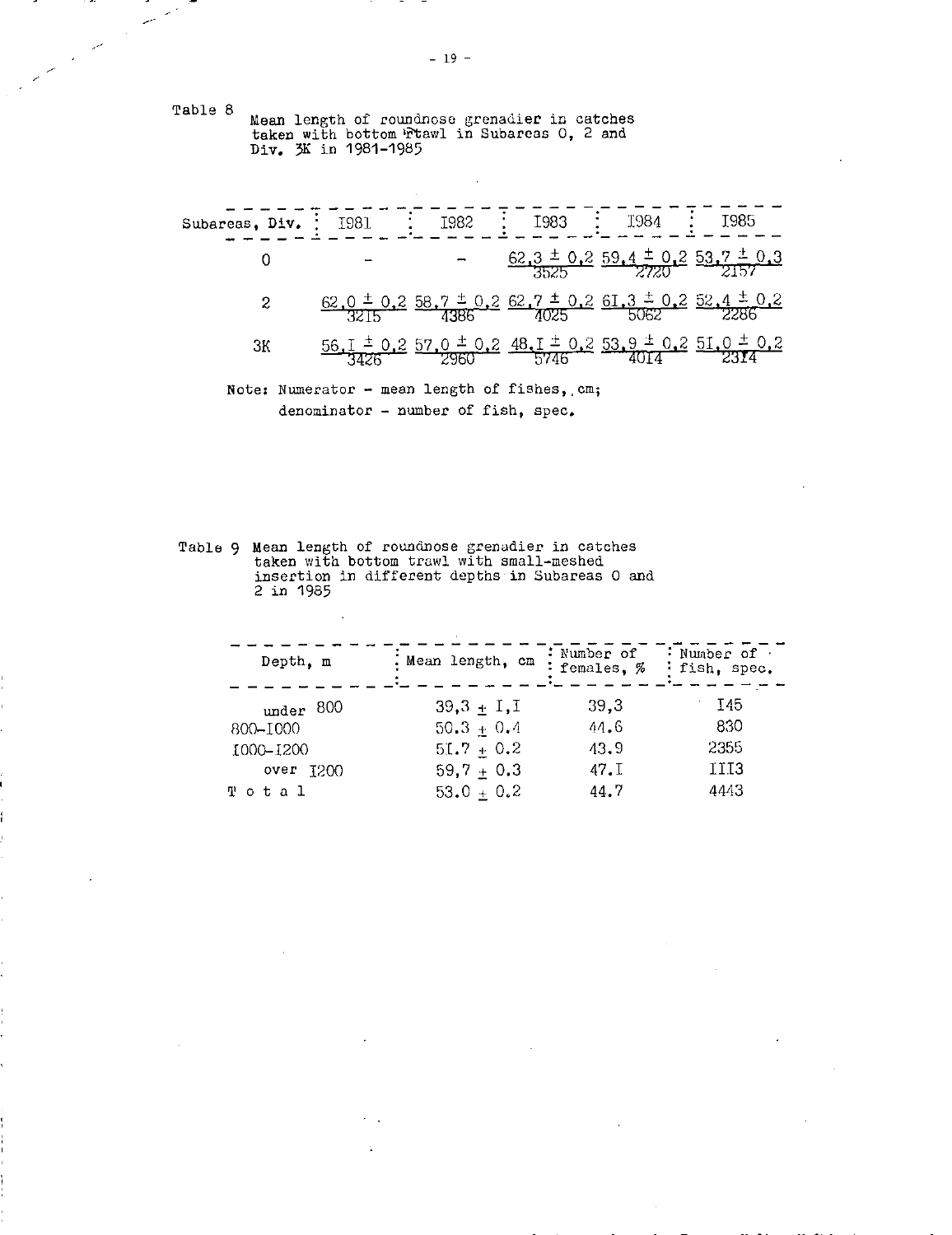| Table 10 Greenland halibut catches taken in different depths of the continental slope | of North and Central Labrador in 1979-1985, kg per trawling hour (in brackets |
|---------------------------------------------------------------------------------------|-------------------------------------------------------------------------------|
|                                                                                       |                                                                               |
|                                                                                       |                                                                               |
|                                                                                       |                                                                               |
|                                                                                       | $\overline{C}$                                                                |
|                                                                                       |                                                                               |
|                                                                                       |                                                                               |

|                    | or nor or drawlings) |                              | ı<br>Ì          |                               | į<br>I<br>İ                                                 |                                 |                                    |                 |
|--------------------|----------------------|------------------------------|-----------------|-------------------------------|-------------------------------------------------------------|---------------------------------|------------------------------------|-----------------|
|                    | Area,                |                              | Φ<br>┡          | ١o<br>日<br>$\mathbf{r}$<br>Ιø | $\mathbf{r}$<br>د∔ا<br>$\mathsf{q}$                         |                                 |                                    |                 |
| 티<br>Depth,        | sq.miles             | <b>666L</b><br>$\frac{1}{2}$ | Nov-Dec<br>1980 | $-Jan$ 82<br>Dec 81<br>1981   | $\frac{1}{8}$<br>Nov-Dec<br>$\frac{5}{2}$<br>1982<br>$J$ an | 83<br>Nov-Dec<br>Jan 84<br>1983 | 55<br>$\frac{Dec}{Use}$ 84<br>1984 | ၁၁၉၄<br>၁၉၄     |
| 301-400            | 543                  | 6(16)<br>$\tilde{q}_2$       | 34(4)           | 33(13)                        | Ì                                                           |                                 |                                    | $\frac{5}{2}$   |
| 401-500            | 612                  | 295(I6)                      | IG(2)           | III3(3)                       | I97(4)                                                      | 22(3)                           | 44(5)                              | 4(3)            |
| <b>POI-600</b>     | 486                  | 288(20)                      | 218(2)          | 264(5)                        | 439(4)                                                      | 29I(4)                          | 49(5)                              | 25(6)           |
| 601-700            | 487                  | 4(11)<br>$\mathcal{S}$       | 427(4)          | 427(4)                        | I379(3)                                                     | 473(3)                          | II5(5                              | 25(3)           |
| 201-800            | 486                  | 4(15)<br>ஜ்                  | I737(3)         | 506(6)                        | 1862(6)                                                     | 1446(5)                         | 319(6)                             | 18(2)           |
| 801-900            | 530                  | 7(6)<br>င္ပြာ                | 2783(6)         | 2865(6)                       | [732(7)]                                                    | 29I4(8)                         | 763(6)                             | IO(8)           |
| 901–100            | 430                  | 440(3)                       | 2762 (IO)       | [753(9)                       | 3520(5)                                                     | 2686(I6)                        | 1088(7)                            | 210(5)          |
| LOCI-1100          | 536                  | 8(4)<br>္တိ                  | I83I(6)         | [504(1)]                      | 139(7)                                                      | I492(IO)                        | [220(4)]                           | 374(6)          |
| LIOI-1200          | 549                  | ľ                            | 146(1)          | ţ                             | 623(I)                                                      | 2749(5)                         | 439(4)                             | 136(5)          |
| L201-1300          | န္တ                  | ĺ                            | ţ               | f                             | t                                                           | 454(I)                          | 265(3)                             | t               |
| 1301-1500          | 196                  | ľ                            | l               |                               |                                                             |                                 | IOI(7)                             | l               |
| 301-1500           | 6453                 | 397(9I)                      | I699(34)        | 879(47)                       | I5I8(37)                                                    | I9I4(55)                        | 448(52)                            | [47(34)         |
| reput<br>Biomass   |                      | თ<br>Š,                      | II83            | 9I2                           | I286                                                        | I35I                            | 57                                 | FO <sub>5</sub> |
| % of area surveyed |                      | 63.7                         | 72.2            | 63.7                          | 63.8                                                        | 73.I                            | 91.6                               | 72.2            |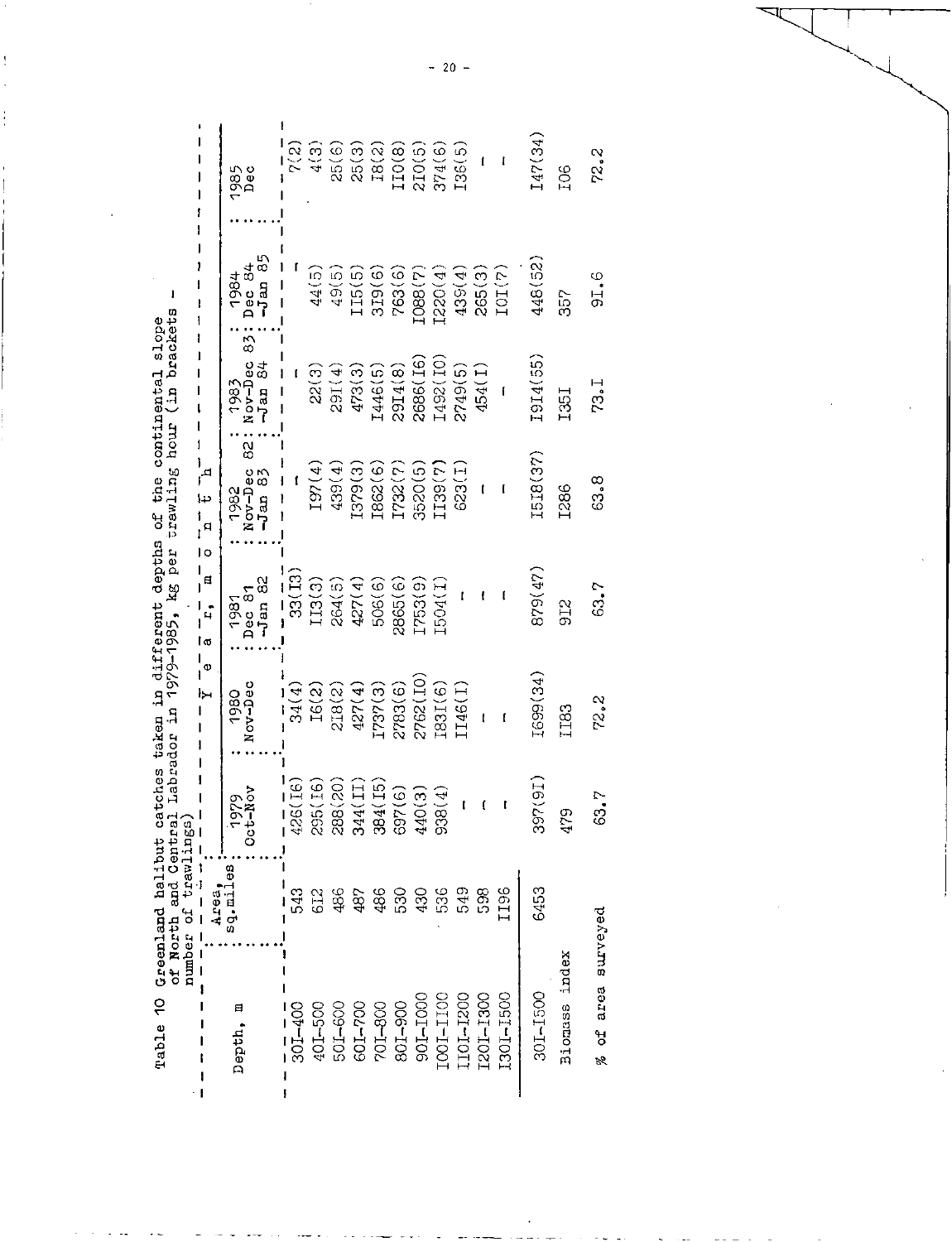Table 11 Abundance (mill.spec) and biomass (thou t) indices of cod and redfish Sebastes mentella on the Newfoundland shelf due to data of trawl surveys in 1984-1985

|                     |                 | Biomass |           |        | Abundance |  |
|---------------------|-----------------|---------|-----------|--------|-----------|--|
| Species             | Area            | I984    | I985<br>÷ | I984   | : 1985    |  |
| d<br>C<br>$\Omega$  | 3 <sup>K</sup>  | 355,3   | 243.6     | 295.9  | 286,0     |  |
|                     | Зr              | 383,3   | I77.1     | 3II.9  | I80.7     |  |
|                     | 3 <sub>NO</sub> | 262,5   | 458.9     | 25I.I  | 522.I     |  |
|                     | 3 <sub>M</sub>  | 3I, I   | 28.1      | 60.5   | 37, I     |  |
| Redfish<br>Sebastes | 3K              | 319,8   | 356.9     | 749.I  | 810,3     |  |
| mentella            | 3INO            | 308.I   | 215,8     | I484.I | 1485.3    |  |
|                     | Зм              | 132,3   | 5I.9      | 376.7  | I77.3     |  |

Table 12  $\,$  Age composition of cod in Divs. 3KIMNO due to data of trawl surveys in 1984-1985,

|                  | 3K    |                  |                | 妅                                                                                                                                                                                                                                                                                                                   |                 | 3no                        |                  | Эū  |  |
|------------------|-------|------------------|----------------|---------------------------------------------------------------------------------------------------------------------------------------------------------------------------------------------------------------------------------------------------------------------------------------------------------------------|-----------------|----------------------------|------------------|-----|--|
| Аве              | :1984 |                  |                | $\frac{1}{2}$ $\frac{1}{2}$ $\frac{1}{2}$ $\frac{1}{2}$ $\frac{1}{2}$ $\frac{1}{2}$ $\frac{1}{2}$ $\frac{1}{2}$ $\frac{1}{2}$ $\frac{1}{2}$ $\frac{1}{2}$ $\frac{1}{2}$ $\frac{1}{2}$ $\frac{1}{2}$ $\frac{1}{2}$ $\frac{1}{2}$ $\frac{1}{2}$ $\frac{1}{2}$ $\frac{1}{2}$ $\frac{1}{2}$ $\frac{1}{2}$ $\frac{1}{2}$ |                 | <b>1984 1985 1984 1985</b> |                  |     |  |
| Ι                |       |                  | I              | 6                                                                                                                                                                                                                                                                                                                   | 12              | I7                         | 3                | 17  |  |
| $\boldsymbol{z}$ | 28    | 54               | <b>I07</b>     | IJĮ                                                                                                                                                                                                                                                                                                                 | I70             | 89                         | I78              | 24  |  |
| 3                | I85   | I34              | <b>I82</b>     | 209                                                                                                                                                                                                                                                                                                                 | 323             | 318                        | 367              | 248 |  |
| 4                | I43   | 305              | I96            | 293                                                                                                                                                                                                                                                                                                                 | 243             | 249                        | 277              | 426 |  |
| 5                | 240   | 323              | I75            | 217                                                                                                                                                                                                                                                                                                                 | I <sub>2I</sub> | <b>I99</b>                 | 89               | 233 |  |
| 6                | I46   | I06 <sup>-</sup> | I28            | 88                                                                                                                                                                                                                                                                                                                  | 57              | 63                         | 30               | 42  |  |
| 7                | 99    | 3I               | I28            | 43                                                                                                                                                                                                                                                                                                                  | 34              | 33                         | <b>I6</b>        | 7   |  |
| 8                | 80    | 25               | 45             | 18                                                                                                                                                                                                                                                                                                                  | I               | 14                         | 5                | S   |  |
| 9                | 45    | $12 \,$          | I <sub>5</sub> | 6                                                                                                                                                                                                                                                                                                                   | IJ              | 5                          | $\boldsymbol{z}$ | $+$ |  |
| 10               | 14    | 7                | 8              | 6                                                                                                                                                                                                                                                                                                                   | 8               | 7                          | Ï                | $+$ |  |
| IJ               | 6     | 2                | 5              | I                                                                                                                                                                                                                                                                                                                   | $\overline{z}$  | 3                          | I                |     |  |
| 12               | 5     | I                | 5              | 2                                                                                                                                                                                                                                                                                                                   | I               | S                          | ÷                |     |  |
| 13               | 3     | $+$              | 2              | $+$                                                                                                                                                                                                                                                                                                                 | $\ddot{}$       | $+$                        |                  |     |  |
| <b>I4</b>        |       | $+$              |                | ┿                                                                                                                                                                                                                                                                                                                   | Ι               | $\ddot{}$                  |                  |     |  |
| 15               |       |                  |                |                                                                                                                                                                                                                                                                                                                     |                 | ÷                          |                  |     |  |
| I6               |       |                  | T              |                                                                                                                                                                                                                                                                                                                     |                 | $\ddot{}$                  |                  |     |  |
| I7               | +     |                  | I              |                                                                                                                                                                                                                                                                                                                     |                 |                            |                  |     |  |
| Mean age         | 5,3   | 5,4              | 4,9            | 4,2                                                                                                                                                                                                                                                                                                                 | 3,9             | 4,04                       | 3,4              | 4,0 |  |

'V Due to data of size frequencies, converted to age.

f,

 $\overline{\phantom{a}}$ 

 $\mathbf{I}$ 

 $- 21 -$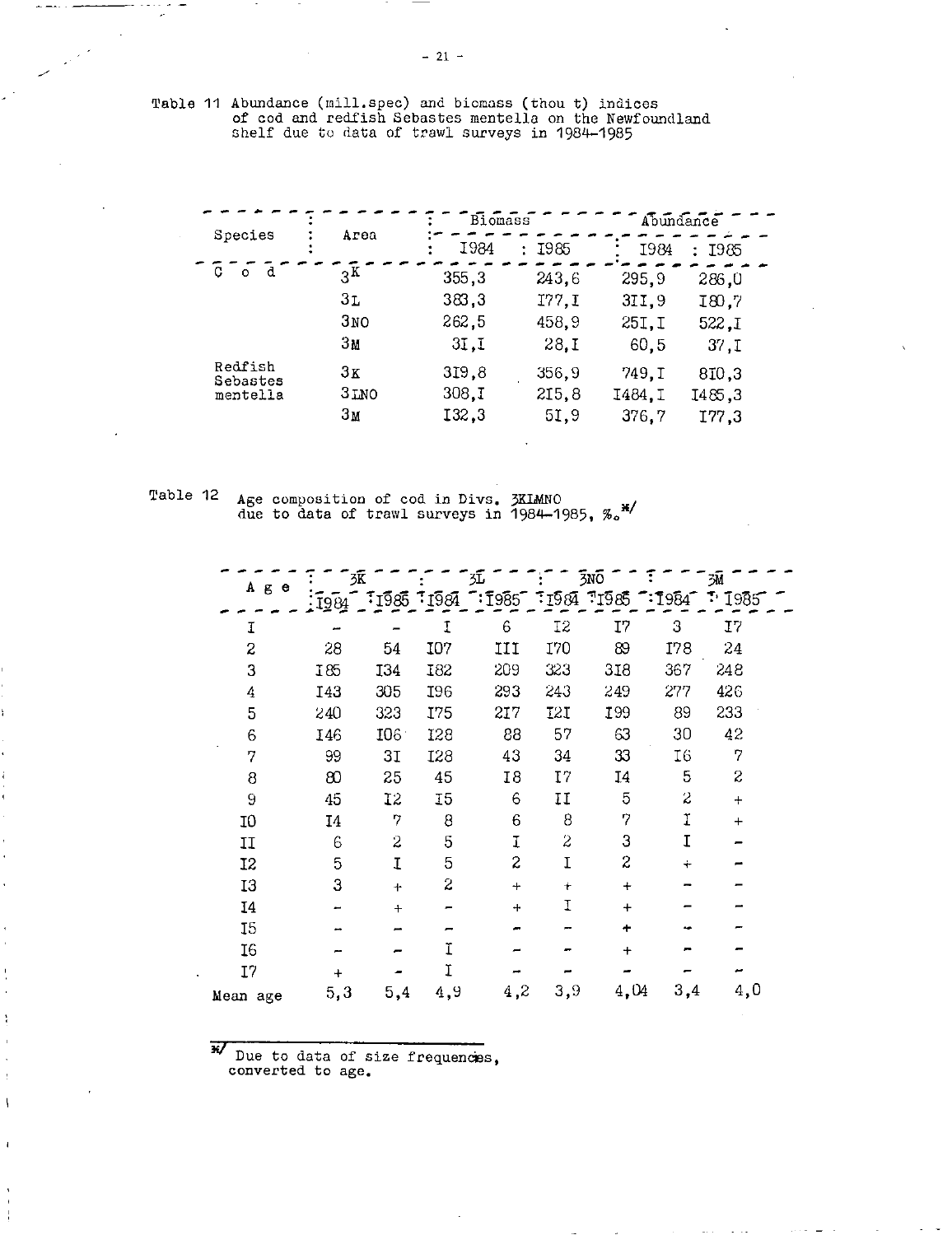|  | Table 13 Age composition of redfish Sebastes mentella (converted data) |  |
|--|------------------------------------------------------------------------|--|
|  | from catches taken by trawls with small-meshed insertion               |  |
|  | in Divs. $5LNOM$ in 1985. $\%$ .                                       |  |

| Year class.           | Age,             |                  | ມີ້∨ີ້∶ເ້∶້ດ້ກ້  |         |                |  |
|-----------------------|------------------|------------------|------------------|---------|----------------|--|
| year                  | years            | 妅                | 邳                | 30      | 30             |  |
| I984                  | I                |                  |                  |         |                |  |
| <b>I983</b>           | $\boldsymbol{z}$ | $\boldsymbol{z}$ |                  |         | $\overline{7}$ |  |
| I982                  | 3                | $\overline{1}$   | I7               | 10      | 34             |  |
| I981                  | 4                | I <sub>3</sub>   | I64              | I34     | I03            |  |
| <b>I980</b>           | 5                | 34               | <b>I24</b>       | I37     | I98            |  |
| <b>I979</b>           | 6                | 67               | 67               | 107     | 93             |  |
| <b>I978</b>           | 7                | 94               | 76               | 86      | I6             |  |
| 1977                  | 8                | I3I              | I <sub>55</sub>  | I7I     | 8              |  |
| I976                  | 9                | II9              | 9I               | IJ      | 3I             |  |
| <b>I975</b>           | 10               | I <sub>56</sub>  | 87               | 90      | 6I             |  |
| I974                  | IJ               | I06              | 47               | 30      | 63             |  |
| 1973                  | 12               | 10I              | $44\,$           | 26      | 83             |  |
| 1972                  | 13               | 65               | 52               | 30      | 97             |  |
| <b>I971</b>           | I4               | 38               | 32               | 24      | 78             |  |
| I970                  | I5               | 23               | I3               | I2      | 41             |  |
| 1969                  | I6               | <b>I4</b>        | 9                | 9       | 40             |  |
| I968                  | 17               | 6                | $\ddot{\circ}$   | $\circ$ | 13             |  |
| <b>1967</b>           | <b>I8</b>        | 6                | 5                | 5       | IJ             |  |
| 1966                  | 19               | 5                | 3                | 4       | 5              |  |
| <b>I965</b>           | 20               | II               | $\boldsymbol{3}$ | 4       | 7              |  |
| 1964                  | SI               | 3                | $\boldsymbol{z}$ | 3       | 5              |  |
| I963                  | 22               | 3                | $\mathbf I$      | I       | 2              |  |
| I962                  | 23               | 2                | $\mathbf I$      |         | $\mathfrak I$  |  |
| <b>1961</b>           | 24               |                  | $\overline{1}$   |         | I              |  |
| Mean age, years       |                  | I0,0             | 8,1              | 7,9     | 9,0            |  |
| No. of spec. analysed |                  | 8I46             | 6876             | 10007   | 15243          |  |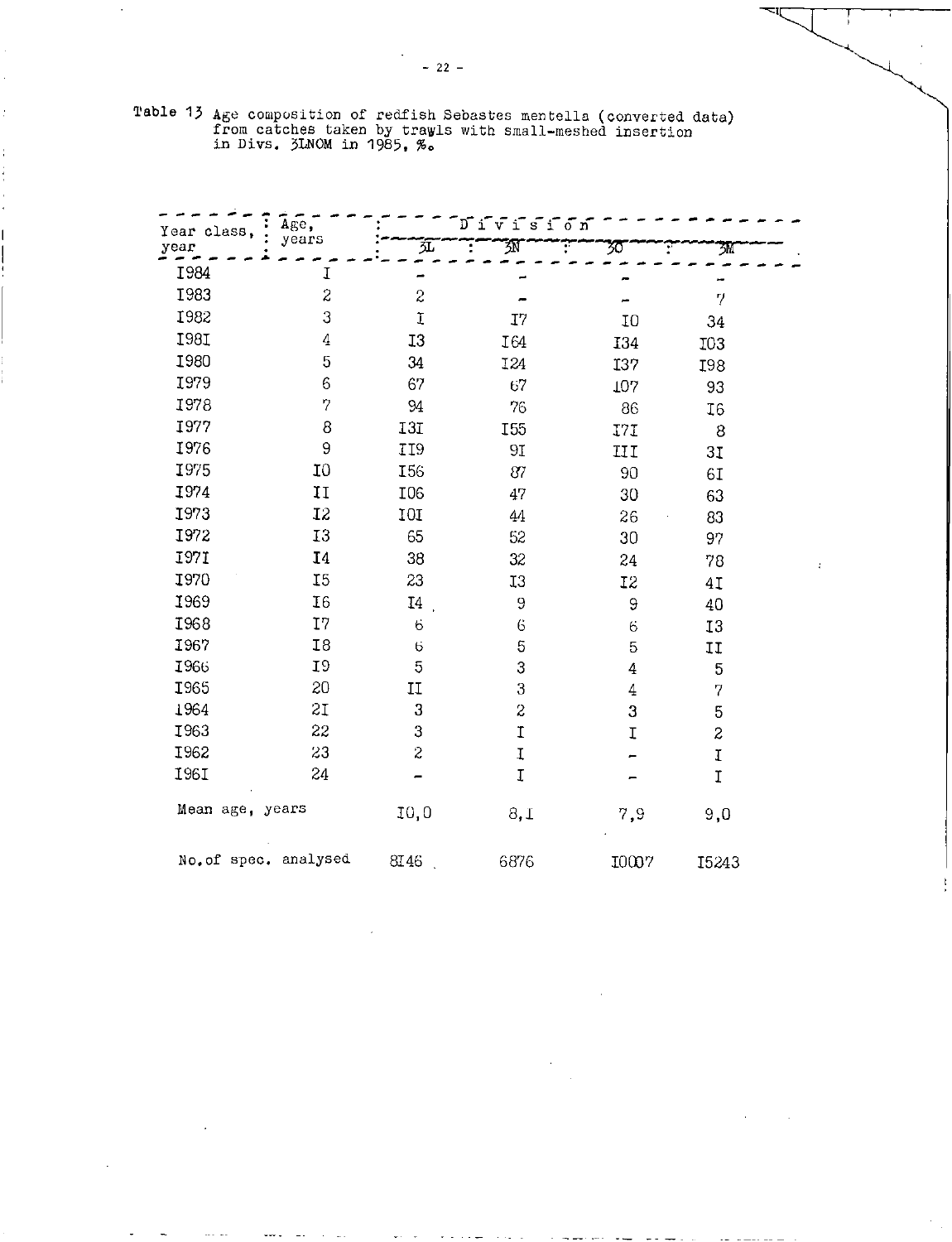Table 14 Redfish Sebastes mentella stock and TAC assessment in Divs. 3y for 1987

 $\overline{a}$ 

|                          | $-25%$                                                                                                                                                   |                         |                           |                  |                                                                                                                                                                                                                                                                                                     |         |         |                       |                                                                                                                                                                                                                                                                                                               |         |         |        |         |                                                                 |                |                  |               |                  |                 |       |               |
|--------------------------|----------------------------------------------------------------------------------------------------------------------------------------------------------|-------------------------|---------------------------|------------------|-----------------------------------------------------------------------------------------------------------------------------------------------------------------------------------------------------------------------------------------------------------------------------------------------------|---------|---------|-----------------------|---------------------------------------------------------------------------------------------------------------------------------------------------------------------------------------------------------------------------------------------------------------------------------------------------------------|---------|---------|--------|---------|-----------------------------------------------------------------|----------------|------------------|---------------|------------------|-----------------|-------|---------------|
|                          | <b>်</b><br>ដូ<br>Ħ<br>Ļ.                                                                                                                                | 8                       | $\mathbb{Z}$ $\mathbb{Z}$ |                  |                                                                                                                                                                                                                                                                                                     |         |         |                       |                                                                                                                                                                                                                                                                                                               |         |         |        |         |                                                                 |                | S                |               |                  | Ю               |       | 12452         |
|                          | 0.083<br>$+25%$<br>ă<br>r,                                                                                                                               | $\overline{113}$        |                           |                  |                                                                                                                                                                                                                                                                                                     |         |         |                       |                                                                                                                                                                                                                                                                                                               |         |         |        | 998     | ន្ល<br>ន                                                        |                | န္တ              |               | ξ,               | $\mathbf{r}$    | φ     | 18267         |
| ã<br>1987<br>ă,          | $F_{\text{av}}$ .<br>$0.066$                                                                                                                             | 89                      | E58                       |                  | [289]                                                                                                                                                                                                                                                                                               |         |         |                       | $\begin{array}{l} 139 \\ 1157 \\ 1544 \\ 1608 \\ 1608 \\ 1608 \\ 1608 \\ 1603 \\ 1603 \\ 1603 \\ 1603 \\ 1603 \\ 1603 \\ 1603 \\ 1603 \\ 1603 \\ 1603 \\ 1603 \\ 1603 \\ 1603 \\ 1603 \\ 1603 \\ 1603 \\ 1603 \\ 1603 \\ 1603 \\ 1603 \\ 1603 \\ 1603 \\ 1603 \\ 1603 \\ 1603 \\ 1603 \\ 1603 \\ 1603 \\ 160$ |         |         |        |         |                                                                 | 324<br>161     | ES               |               |                  |                 |       | I5298         |
| $\Theta$                 | Π<br>0.125<br>ſ.,                                                                                                                                        | 171                     | $\Im$                     |                  | 1032<br>2309                                                                                                                                                                                                                                                                                        |         |         |                       |                                                                                                                                                                                                                                                                                                               |         |         |        |         | $\overline{18}$                                                 | 241            | E1               |               |                  | ≌               | ∞     | 23603         |
| Catch value              | ွ<br>$\overline{\mathcal{S}}$<br>t.                                                                                                                      |                         |                           | ង ង ន<br>ដី ង និ | 1902<br>1636 060 060 1636<br>1842 2856 1641<br>1996 1642 1645                                                                                                                                                                                                                                       |         |         |                       |                                                                                                                                                                                                                                                                                                               |         |         |        |         | 429                                                             | $\overline{5}$ | ΙO <sub>θ</sub>  |               |                  |                 |       | 20673         |
| ٠,<br>different          | $-25%$<br>0.05<br>$\mathbf{a}$                                                                                                                           | <b>6408</b>             |                           |                  |                                                                                                                                                                                                                                                                                                     |         |         |                       |                                                                                                                                                                                                                                                                                                               |         |         |        |         | 8030<br>4379<br>5053<br>1063                                    |                | $\overline{513}$ |               | $\frac{22}{172}$ | <b>Pa</b><br>44 |       | I66804        |
| t)<br>Ø                  | av.+25% <sup>=: F</sup> .<br>0.083<br>þ.                                                                                                                 | <b>6408</b>             |                           |                  | 1482<br>2007: 2008<br>2008: 1385<br>2008: 1386<br>2008: 1387<br>2008: 1387<br>2008: 1387<br>1382<br>1382                                                                                                                                                                                            |         |         |                       |                                                                                                                                                                                                                                                                                                               |         |         |        |         |                                                                 | 966            | 462              | $58^{\circ}$  | 156              | 보               |       | <b>ID830I</b> |
| 1987                     | 0.066<br>$\vec{a}$<br>ſ.                                                                                                                                 | 16408                   |                           |                  | 14526<br>20230<br>20443<br>20343<br>2024<br>2025<br>2025<br>2025<br>2025<br>2025<br>2025                                                                                                                                                                                                            |         |         |                       |                                                                                                                                                                                                                                                                                                               |         |         |        |         | 7596<br>4125<br>1958                                            | <b>IOI5</b>    | 488              |               | $\frac{55}{64}$  |                 |       | I6259I        |
| £                        | 0.125<br>υ<br>۴,                                                                                                                                         |                         |                           |                  | $\begin{array}{l} 16408 \\ 14372 \\ 13783 \\ 15838 \\ 16988 \\ 16988 \\ 16988 \\ 16988 \\ 16988 \\ 16988 \\ 16988 \\ 16988 \\ 16988 \\ 16988 \\ 16988 \\ 16988 \\ 16988 \\ 16988 \\ 16988 \\ 16988 \\ 16988 \\ 16988 \\ 16988 \\ 16988 \\ 16988 \\ 16988 \\ 16988 \\ 16988 \\ 16988 \\ 16988 \\ 16$ |         |         |                       |                                                                                                                                                                                                                                                                                                               |         |         |        |         |                                                                 |                |                  |               | 139              |                 | 38    | 148465        |
| $\frac{1}{2}$ tock value | $\frac{1}{2}$<br>$F_{\mathcal{O}^+}$                                                                                                                     |                         |                           |                  | 16408<br>1438<br>19924<br>25740                                                                                                                                                                                                                                                                     |         |         | 13545<br>9608<br>8614 | <b>TO764</b>                                                                                                                                                                                                                                                                                                  |         |         |        |         | $\begin{array}{l} 1.750 \\ 9854 \\ 6752 \\ 3639 \\ \end{array}$ | 88             |                  | 377           | I49              | 8               | ೫     | ශී<br>1541    |
| Stock by early 1986      | Biomass,<br>t                                                                                                                                            | 1<br>16408              | 22573                     | 29584            | <b>L</b> ecsa                                                                                                                                                                                                                                                                                       | I2191   | II453   | I4057                 | 15456                                                                                                                                                                                                                                                                                                         | 14062   | 9938    | 566I   | 2654    | I441                                                            | 756            | 5I6              | g             | I58              | 30I             | ನ     | 173424        |
|                          | dance<br>Abun-<br>epec<br>thou                                                                                                                           | I3232I.7                | 115138.2                  | 129753.1         | 64833.0                                                                                                                                                                                                                                                                                             | 43539.0 | 34810.3 | 36608.I               | 33600.8                                                                                                                                                                                                                                                                                                       | 26234.3 | 16239.0 | 8180.7 | 358I.S  | 1832.8                                                          | 889.3          | 548.7            | 297.9         | 146.2            | 90.6            | 24.5  | 648700.1      |
| cients:<br>:Coeffi-      | tof ins-                                                                                                                                                 | 0.14                    | 0.11                      | ී. 08            | 0.06                                                                                                                                                                                                                                                                                                | 0.04    | ે.<br>ડ | ದ.<br>೧               | 0.01                                                                                                                                                                                                                                                                                                          | 0.01    | 0.03    | 0.04   | 0.07    | 0.11                                                            | 0.16           | $\frac{33}{5}$   | $\frac{5}{2}$ | 0.42             | 0.56            | 0, 72 | 3.14          |
| Coeffici<br>1            | $\frac{1}{2}$ ; instants = 'tentrane'<br>: neous f1 = ous nat:<br>: neous f1 = ous nat:<br>: tality in: ural mo:<br>: 1985 - - : itality = 'i<br>ents of | 0.006                   | 0.012                     | 0.030            | 0.053                                                                                                                                                                                                                                                                                               | 0.088   | 0.146   | 0.184                 | 0.172                                                                                                                                                                                                                                                                                                         | 0.206   | 0.218   | 0.232  | 0.250   | 0.197                                                           | 0.193          | 0.211            | 0.203         | 0.192            | 0.192           | 0.192 | 2.977         |
| -pm                      | in 1985,<br>dance<br>apec<br>thou                                                                                                                        | 133272.2<br>1<br>I<br>ľ | 146589.1                  | 72371.           | 48747.7                                                                                                                                                                                                                                                                                             | 33563.8 | 43218.5 | 40794.6               | 31471.0                                                                                                                                                                                                                                                                                                       | 20154.3 | 10483.2 | 4701.5 | 2524.0  | I208.8                                                          | 781.0          | 463.0            | 246.7         | 167.1            | 51.9            | 23.8  | 596833.9      |
|                          | years<br>Age,                                                                                                                                            | ı<br>J<br>ഗ<br>I        | ဖ                         | c                | œ                                                                                                                                                                                                                                                                                                   | တ       | 읍       | 冒                     |                                                                                                                                                                                                                                                                                                               | 227     |         | E5     | $^{16}$ | P                                                               | $\mathbb{E}$   | $\Xi$            | 8             | ನ                | $\approx$       | ని    | Totail        |

 $-23 -$ 

l,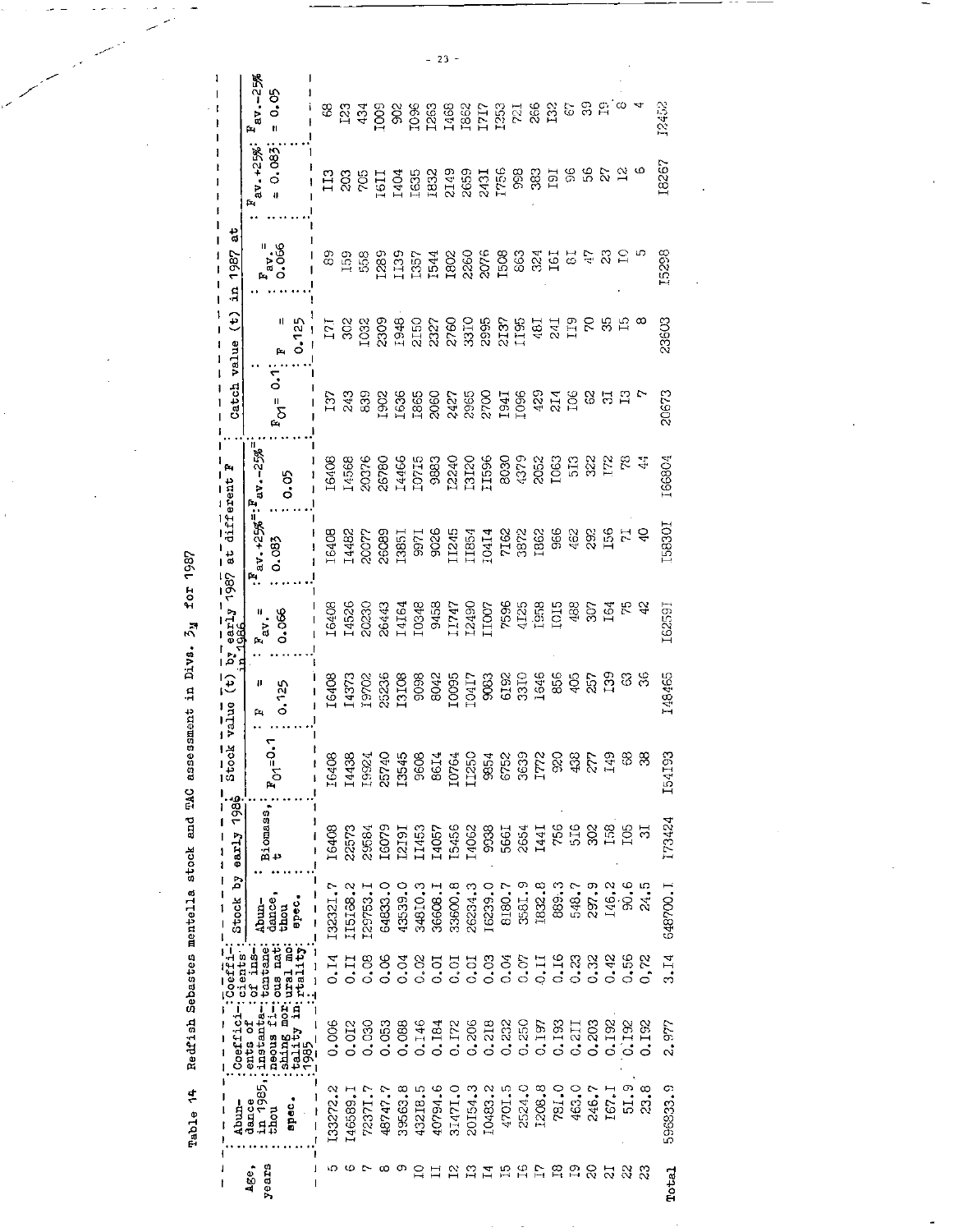Table 15 Redfish Sebastes mentella stock and TAC assessment in Dive. 3LM for 1987

 $\ddot{\phantom{0}}$ 

| I                        | I                                 | $\mathbf{I}$<br>$\frac{1}{1}$                                                                                                                                                                                                            |       |                                      |                 |                   |                                                             |                       |                             |                                                                        |                                     |                          |                           |                                                    |                           |
|--------------------------|-----------------------------------|------------------------------------------------------------------------------------------------------------------------------------------------------------------------------------------------------------------------------------------|-------|--------------------------------------|-----------------|-------------------|-------------------------------------------------------------|-----------------------|-----------------------------|------------------------------------------------------------------------|-------------------------------------|--------------------------|---------------------------|----------------------------------------------------|---------------------------|
|                          | -auda                             | Coeffici                                                                                                                                                                                                                                 |       | -:Coerfirigtook by early 1986; Stock |                 |                   | value (t) by                                                | 1987<br>early         | different<br>$\frac{1}{6}$  | լ բո                                                                   |                                     |                          | Catch value (t) in 1987   | $\frac{13}{4}$                                     |                           |
| years<br>Age,            | in 1985,<br>dance<br>apec.<br>uoq | The control of the control of the control of the control of the control of the control of the control of the control of the control of the control of the control of the control of the control of the control of the control<br>ents of |       | dance,<br>Abun-<br>epec.<br>thou     | Biomass,        | $\tilde{p}$<br>ſ. | $F_{\rm opt}$ =<br>0.225                                    | =<br>ស<br><b>0.0升</b> | av.+25%<br>0.067<br>ŋ<br>r. | $av - 256$<br>$= 0.031$<br>ſ.                                          | ິ<br>ວ<br>$\overline{\sigma}$<br>ſ. | 0.225<br>$F_{\rm opt}$ = | $F_{\text{av}} =$<br>大0.0 | $av_{1} + 25\%$<br>0.067<br>Ħ<br>Þ,                | $av - 258$<br>0.031<br>ſ. |
| ı<br>١<br>ഥ              | 1<br>350036.6<br>$\frac{1}{1}$    | 0.020                                                                                                                                                                                                                                    | 0,10  | 190339.8<br>$\frac{1}{1}$            | I<br>31216<br>t | 31216<br>ŧ        |                                                             | 31216                 |                             | 31216                                                                  | 906                                 | င္လ                      | 493                       |                                                    | 284                       |
| Φ                        | I22791.2                          | 0.060                                                                                                                                                                                                                                    | 0.08  | 310454.6                             | 69231           | 26260             | 31216<br>23381<br>46023<br>18157<br>18458<br>18715<br>15715 | 27406                 | 31216<br>27077              | 36642                                                                  | 2240                                |                          | [289]                     | 610<br>1571<br>5624                                | 764                       |
|                          | 59896.0                           | 0.IOO                                                                                                                                                                                                                                    | 0.06  | 106749.5                             | 26367           | 55849             |                                                             |                       |                             |                                                                        |                                     | $4244$<br>3161           |                           |                                                    |                           |
| ထ                        | 85608.8                           | 0.090                                                                                                                                                                                                                                    | 0.04  | 51040.0                              | T5312           | 22038             |                                                             |                       | 58776<br>23075<br>I3963     | 62I45<br>24262                                                         | 7780<br>2811<br>1184                | 4890                     | $\frac{4670}{1670}$       |                                                    | 7827<br>1006              |
| თ                        | 918973                            | 0.060                                                                                                                                                                                                                                    | 0.03  | 75172.7                              | 24882           | I354I             |                                                             |                       |                             | I4438                                                                  |                                     | 2241                     |                           |                                                    |                           |
| ຊ                        | 57703.8                           | 0.080                                                                                                                                                                                                                                    | 0.02  | 83987.8                              | 31915           | 21548             |                                                             |                       | 22447                       | 23471                                                                  | 2486                                | 4446                     | I46I<br>2114<br>I626      | $\begin{array}{c} 2017 \\ 830 \\ 1770 \end{array}$ | 4588                      |
| $\Xi$ $\Xi$              | 19428.7                           | 0.090                                                                                                                                                                                                                                    | 0.01  | 52212.6                              | 22712           | 27488             |                                                             |                       | 28782<br>20069              | 30262<br>21220                                                         | 3558                                | 9319                     |                           |                                                    |                           |
|                          | 13833.0                           | 0.100                                                                                                                                                                                                                                    | 0.02  | 17579.8                              | 8878            | <b>L9070</b>      |                                                             |                       |                             |                                                                        |                                     |                          |                           | 2553<br>1958<br>877                                |                           |
| $\Xi$                    | GI56.I                            | 0.120                                                                                                                                                                                                                                    | 0.03  | 12273.2                              | 7069            | 7155              | 5672<br>4472<br>4422<br>1422<br>1409                        |                       | 7607                        | $\begin{array}{l} 1012 \\ 2125 \\ 2101 \\ 2101 \\ 2101 \\ \end{array}$ | <b>LT96</b>                         | $\frac{4579}{11011}$     | 733                       |                                                    | 448                       |
| $\vec{z}$                | 4012.9                            | 0.120                                                                                                                                                                                                                                    | 0.04  | 5299.6                               | 3444            | 564I              |                                                             |                       |                             |                                                                        | 33                                  |                          | 575                       |                                                    | 352                       |
| 당                        | 3929.6                            | 0.130                                                                                                                                                                                                                                    | $0.0$ | 3419.6                               | 2496            | 2626              |                                                             |                       | 5997<br>2806                |                                                                        | 463                                 | $\approx$                |                           |                                                    | 176                       |
| ĩΰ                       | 2794.7                            | 0.130                                                                                                                                                                                                                                    | 0.11  | 3217.3                               | 2574            | I829              |                                                             |                       | <b>I954</b>                 |                                                                        | 316                                 | 492                      | 787<br>T96                |                                                    |                           |
| £,                       | 1957.9                            | 0.130                                                                                                                                                                                                                                    | 0.15  | 2198.4                               | 1886            | I8II              |                                                             |                       | I936                        | 208 <sub>I</sub>                                                       | $30^{\circ}$                        | 479                      |                           | <b>883568</b>                                      | 120<br>117                |
| $_{\rm 18}$              | 2177.8                            | 0.130                                                                                                                                                                                                                                    | 0.21  | 1479.7                               | I352            | <b>I250</b>       | 972<br>650                                                  | <b>1371</b><br>917    | I336                        | I <sub>436</sub>                                                       | 206                                 | $\mathbb{S}^2$           | BS 28                     |                                                    | $\mathcal{S}$             |
| Γ9                       | 1565.9                            | 0.130                                                                                                                                                                                                                                    | 0.28  | I550.I                               | I545            | 836               |                                                             |                       | 893                         | 960                                                                    | 134<br>134                          | 209                      | 83                        | F.                                                 |                           |
| S.                       | 2443.7                            | 0.130                                                                                                                                                                                                                                    | 0,37  | LC39.2                               | I094            | 873               | 679                                                         | 958                   | 933                         | 1003                                                                   |                                     | 80S                      | $\mathbb{S}$              | င္တ                                                | 55<br>15                  |
| $\overline{\mathcal{S}}$ | <b>703.8</b>                      | 0.130                                                                                                                                                                                                                                    | 0.49  | 1482.2                               | I669            | 548               | 426                                                         | ECT                   | 586                         | 630                                                                    | 8                                   | ន្ទ                      | 55                        | ္တ                                                 |                           |
| $\mathcal{R}$            | 208.7                             | 0.130                                                                                                                                                                                                                                    | 0.63  | 410.9                                | $\overline{16}$ | $\tilde{\kappa}$  | 565                                                         | ೯ ನಿ                  | 777                         | $rac{35}{214}$                                                         | 8<br>13                             | $^{15}$                  |                           |                                                    | 8                         |
| g                        | 306.9                             | 0.065                                                                                                                                                                                                                                    | 0.80  | 97.6                                 | $\frac{1}{2}$   | SSC               | I <sub>76</sub>                                             |                       | 206                         |                                                                        |                                     | R,                       | œ                         |                                                    |                           |
|                          | Total 827418.4                    |                                                                                                                                                                                                                                          | 3.54  | 920003.6                             | 254255          | 240505            | 206944                                                      | 254483                | 250437                      | 261834                                                                 | 27559                               | 47895                    | I6395                     | I879I                                              | 9883                      |

 $-24-$ 

÷,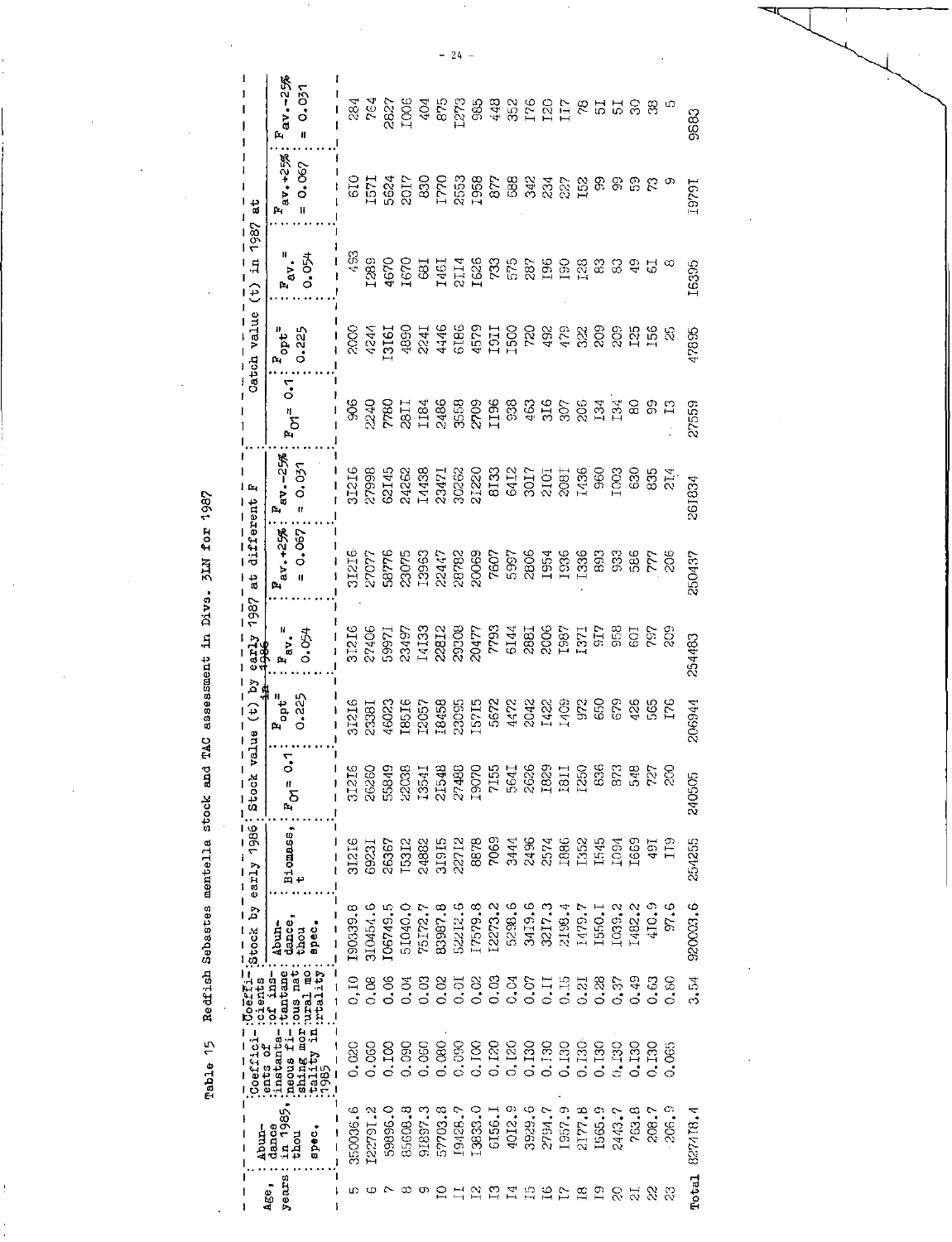Capelin stock and TAC assessment in North Atlantic for 1987<br>on the basis of hydroacoustic surveys in 1985 Table 16

| Catch (thou t) in 1987                                      | $F = 0.15$                                                                      | Γ7                                                                      |                      | $\begin{array}{c} 7.76 \\ 7.76 \\ 7.76 \\ 7.76 \\ 7.76 \\ 7.76 \\ 7.76 \\ 7.76 \\ 7.76 \\ 7.76 \\ 7.76 \\ 7.76 \\ 7.76 \\ 7.76 \\ 7.76 \\ 7.76 \\ 7.76 \\ 7.76 \\ 7.76 \\ 7.76 \\ 7.76 \\ 7.76 \\ 7.76 \\ 7.76 \\ 7.76 \\ 7.76 \\ 7.76 \\ 7.76 \\ 7.76 \\ 7.76 \\ 7.76 \\ 7.76 \\ 7.76 \\ 7.76 \\ 7.76 \\ 7.$ |       |                     | $\tilde{p}$   |    |
|-------------------------------------------------------------|---------------------------------------------------------------------------------|-------------------------------------------------------------------------|----------------------|---------------------------------------------------------------------------------------------------------------------------------------------------------------------------------------------------------------------------------------------------------------------------------------------------------------|-------|---------------------|---------------|----|
|                                                             | $F = 0.1$                                                                       |                                                                         | 11 2 2<br>1 2 3 2    |                                                                                                                                                                                                                                                                                                               |       |                     | $\frac{1}{2}$ |    |
|                                                             | $2.0 - 1.1$                                                                     | $\approx$                                                               |                      | $\begin{smallmatrix} 0 & 0 \\ 4 & 3 \end{smallmatrix}$                                                                                                                                                                                                                                                        |       |                     | ು<br>22<br>12 |    |
| value (thou t) for $\frac{1}{2}$<br>1987 at diff, F in 1986 | $F = 0.15$                                                                      |                                                                         | នេ<br>ខេមុនដូន<br>ខេ |                                                                                                                                                                                                                                                                                                               |       |                     |               |    |
|                                                             | $P = O$ . 1                                                                     | 1875388                                                                 |                      |                                                                                                                                                                                                                                                                                                               |       |                     |               |    |
| Stock<br>early                                              | $F=O_4Z$                                                                        | នេ<br>នេដ្ឋ និង ដូ                                                      |                      |                                                                                                                                                                                                                                                                                                               |       |                     |               |    |
| Stock by early                                              | Biomass<br>thou t                                                               | នេដ្ឋ ខេត្ត<br>ខេត្ត<br>ខេត្ត                                           |                      |                                                                                                                                                                                                                                                                                                               |       |                     |               |    |
|                                                             | Abun-<br>dance,<br>mill,<br>spec.                                               | 5000.0                                                                  | 77977.3              | 16625.5                                                                                                                                                                                                                                                                                                       |       | $2736.3$<br>$295.7$ | 147634.8      | 修复 |
|                                                             | ents of : Mean<br>: instanta-: Mean<br>: neous na-: of 1<br>: tural mor: spec., | $\begin{array}{r} \n 18883 \\  199230 \\  19920 \\  1990\n \end{array}$ |                      |                                                                                                                                                                                                                                                                                                               |       |                     |               |    |
| : Coeffici-<br>ents of                                      | 311t                                                                            |                                                                         | ອ<br>ວ               | 0.260                                                                                                                                                                                                                                                                                                         | 0.420 | 1,040               | 2.81          |    |
| Age.                                                        | years                                                                           |                                                                         |                      |                                                                                                                                                                                                                                                                                                               |       | ယ                   | Total         |    |

 $-25 -$ 

Í.

 $\mathbf{I}$ 

 $\frac{1}{4}$ 

 $\frac{1}{2}$ 

ŧ

 $\vdots$ 

 $\mathbb{R}^3$ 

 $\hat{\boldsymbol{\phi}}_{\perp, \vec{m}_i}$ k.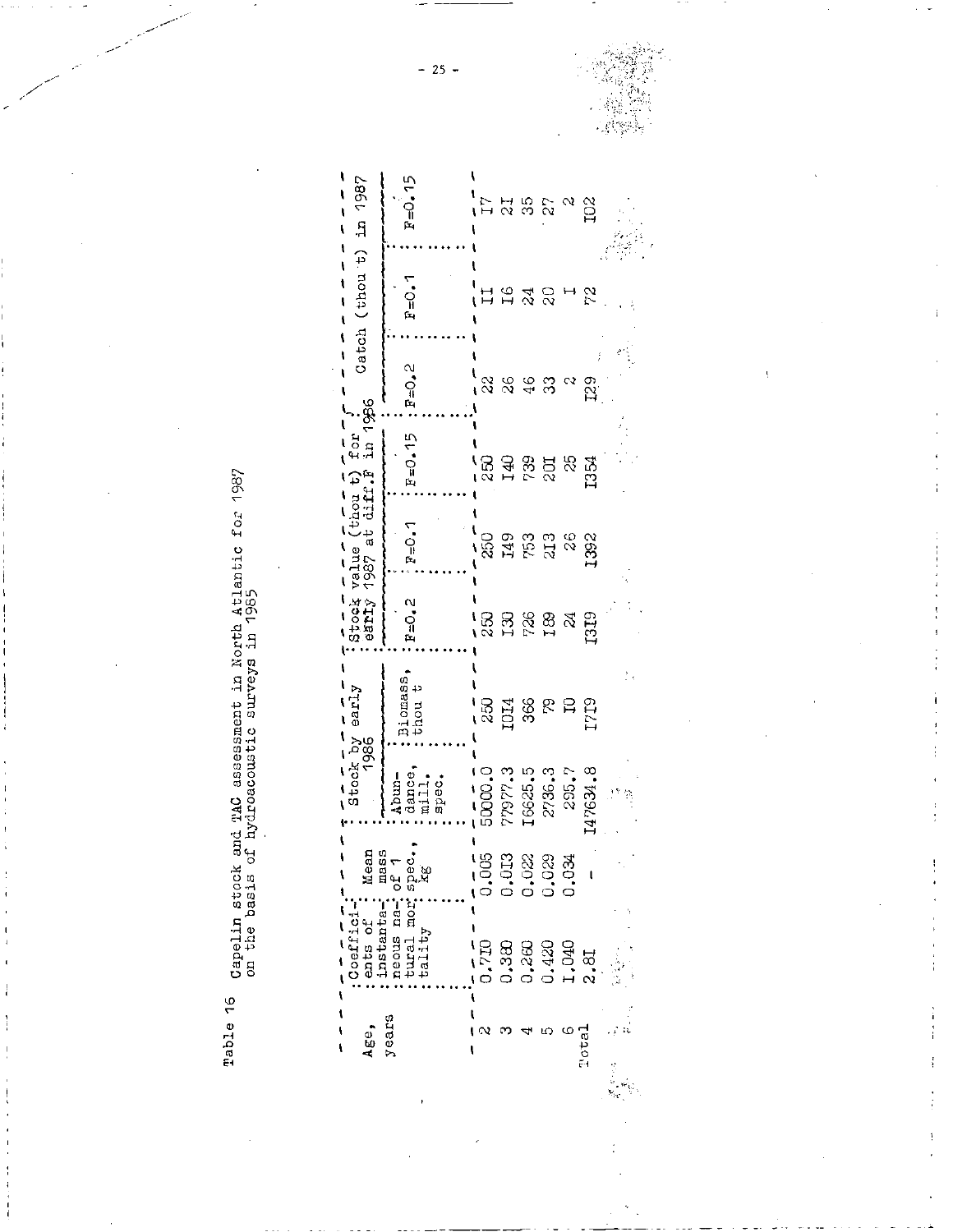

Fig. 1 Distribution of water temperature (T°0) and salinity *(Wo <sup>o</sup> )* and corresponding anomalies ( $\wedge$ T $^{\circ}$ C and  $\wedge$ S $\%$ .) on oceanographic section 8-A in November 1985. Anomalies are estimated relative to norms for periods of 1962, 1964-77 and 1979-80 (Borovkov, 1982).

 $- 26 -$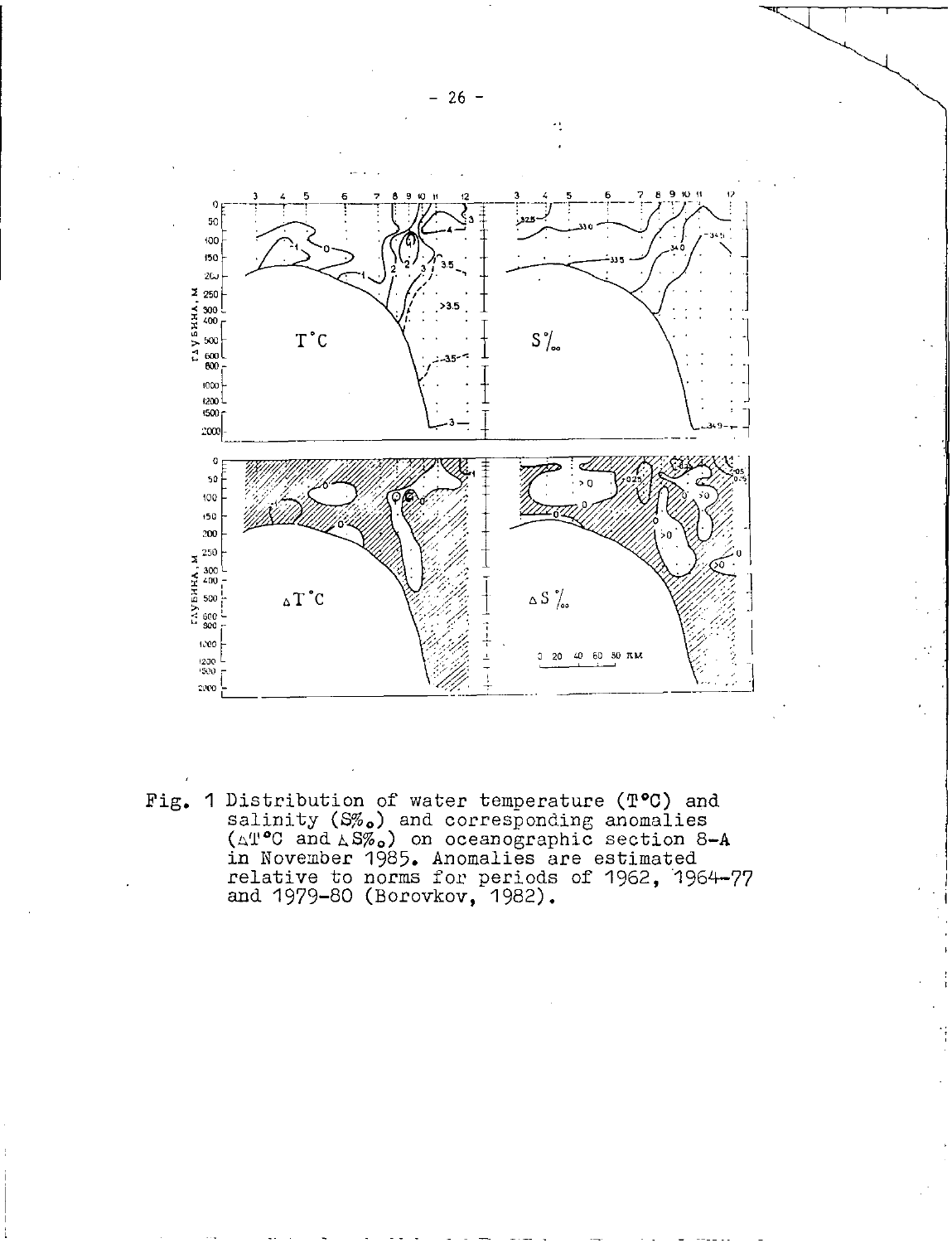$- 27 -$ 



Fig. 2 Distribution of water temperature ( $P^{\bullet}C$ ) and salinity (S $\%$ .) and corresponding anomalies  $(\Delta T^{\circ}C$  and  $\Delta S\%$ .) on oceanographic section Flemish Cap in May 1985. Anomalies are estimated relative to norms for a 43-year set of observations from the period of 1910-1980 (after Keeley, 1981).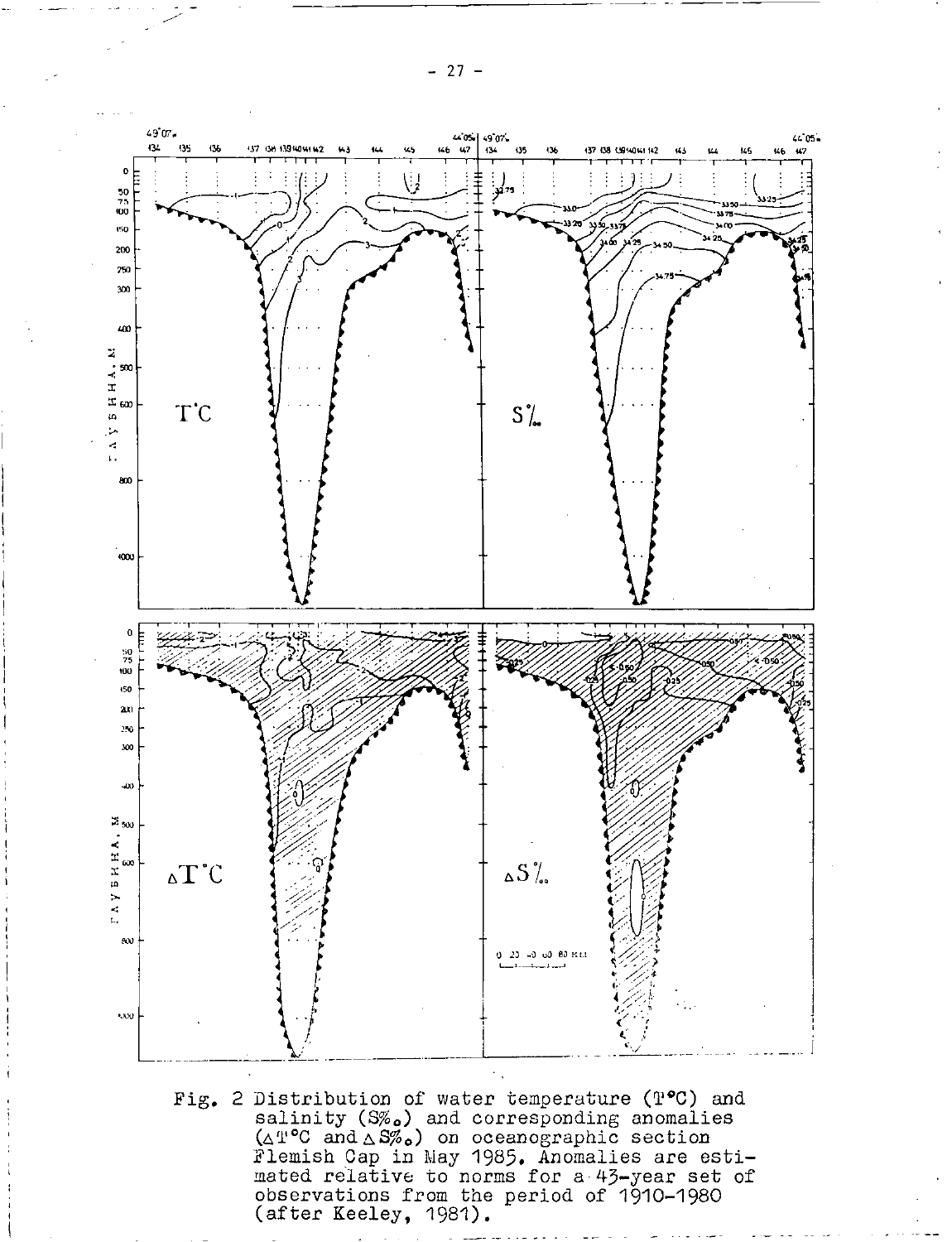

Fig. 3 Dynamic topography of sea surface relative to 2IUPa level (200 dB) in April—June 1985. Chart is plotted on the basis of the data of RV "Genichesk", trip 2 (1) and "Boguslav", trip 1 (2); isolines of dynamic heights are given with a 2 dyn.cm interval.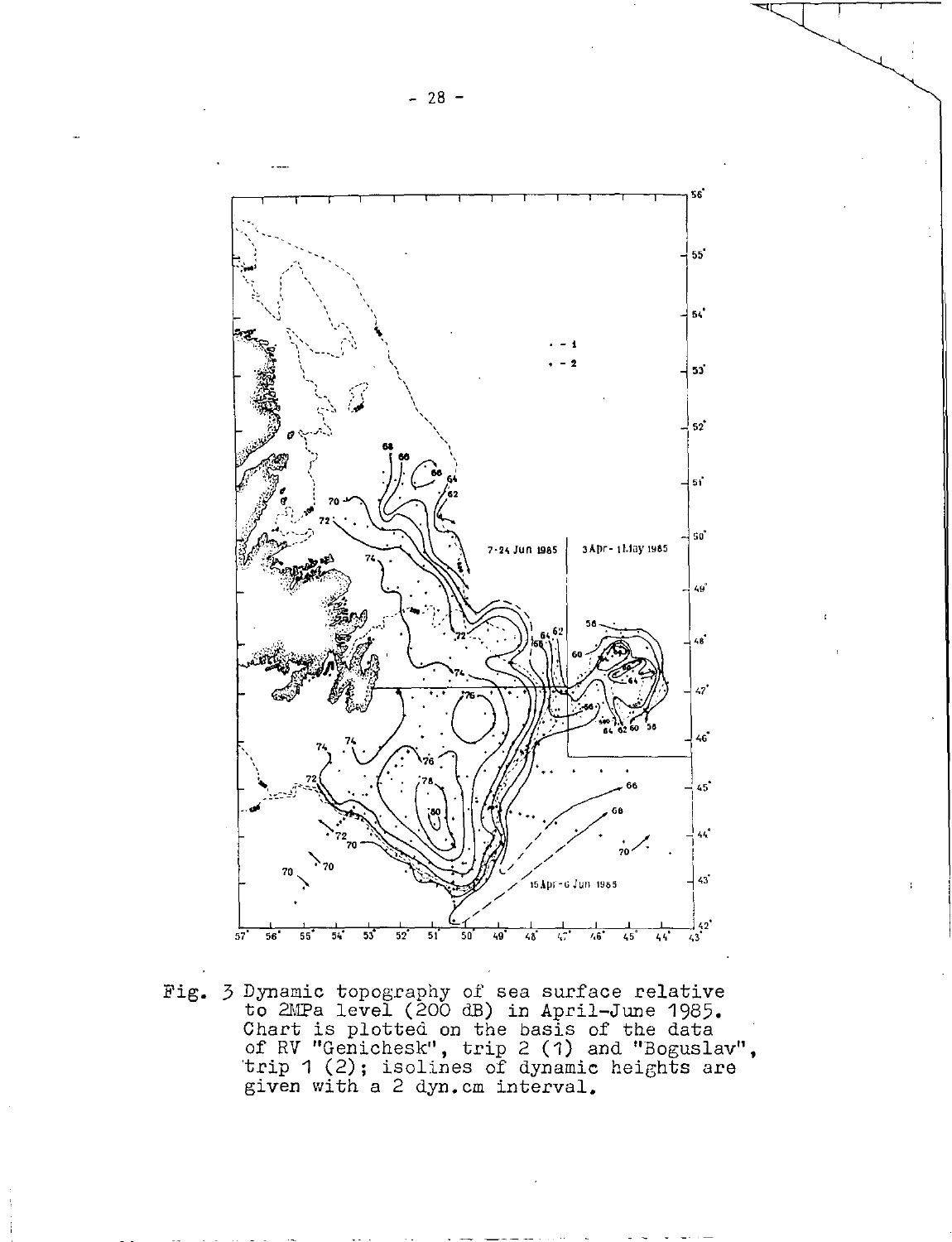

Fig. 4 Dynamic topography of sea surface in the Flemish Cap area in April-June 1985. Chart is plotted on the basis of the data of RV "Genichesk", trip 2 (3 Apr-lMay) and "Boguslav", trip 1 (1May-1Jun and 1-7 Jun). Reading level – 2MPa; isolines of dynamic heights are given with a 2 dyn.cm interval.

ŧ

— 29 —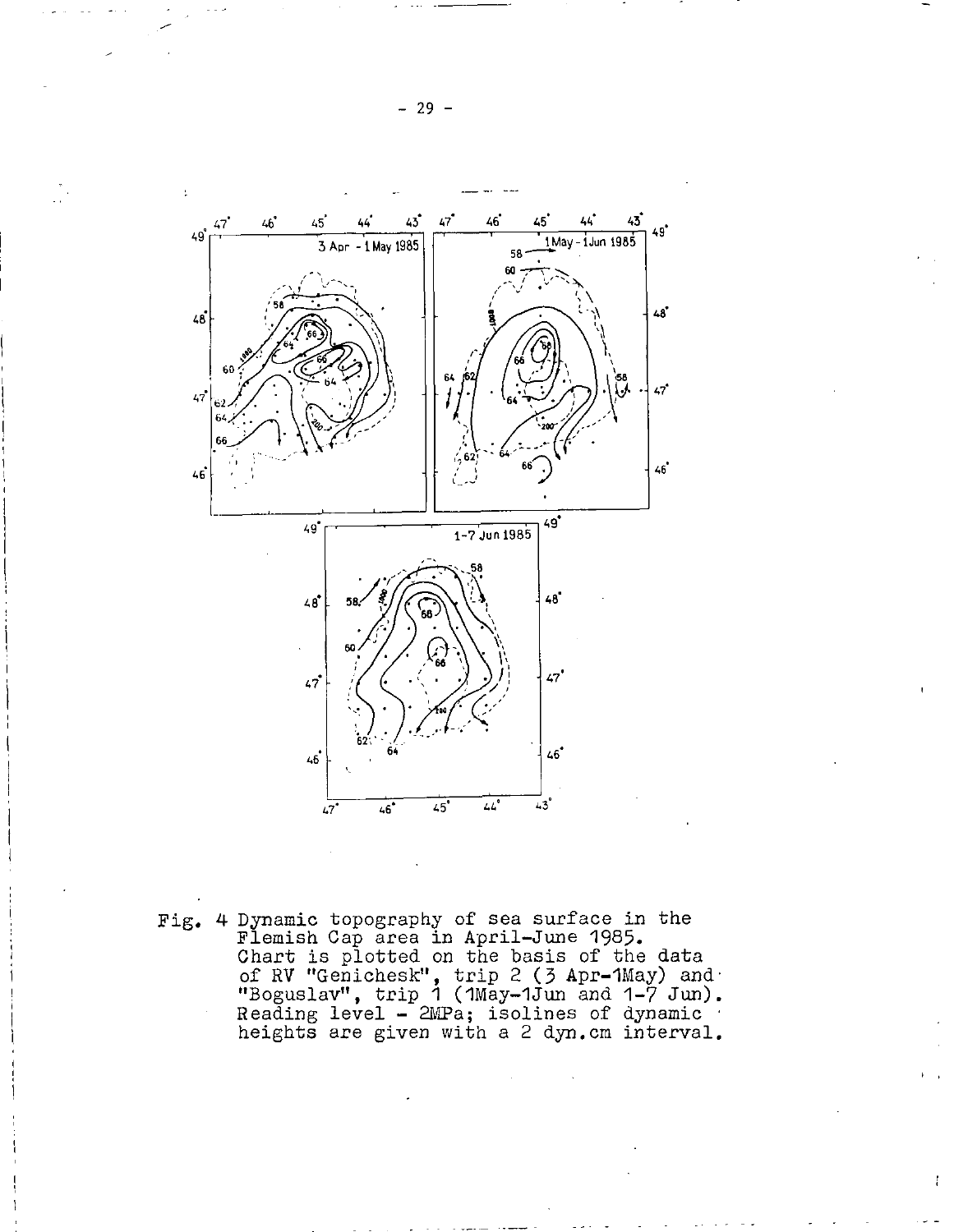$-30 -$ 



Fig. 5 Size composition of the redfish Sebastes mentella from the catches taken with small—meshed trawl on the Flemish Cap Bank in the spring—summer months of 1980-1985.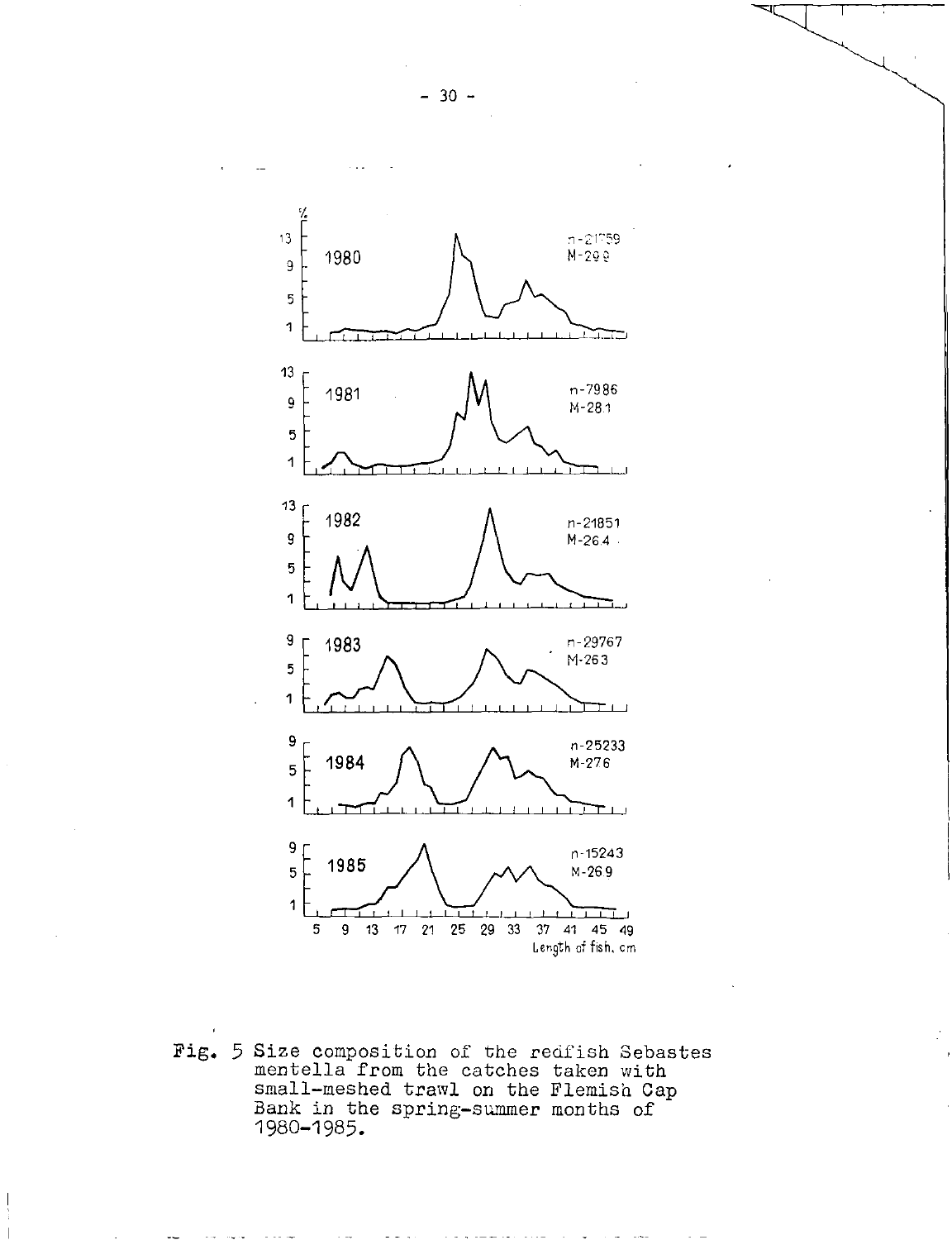

Fig. 6 Size composition of the redfish Sebastes mentella from the catches taken with small-meshed trawl in the South and Southwestern Newfoundland areas in the spring-summer months of 1980-1985.

 $\frac{1}{2}$